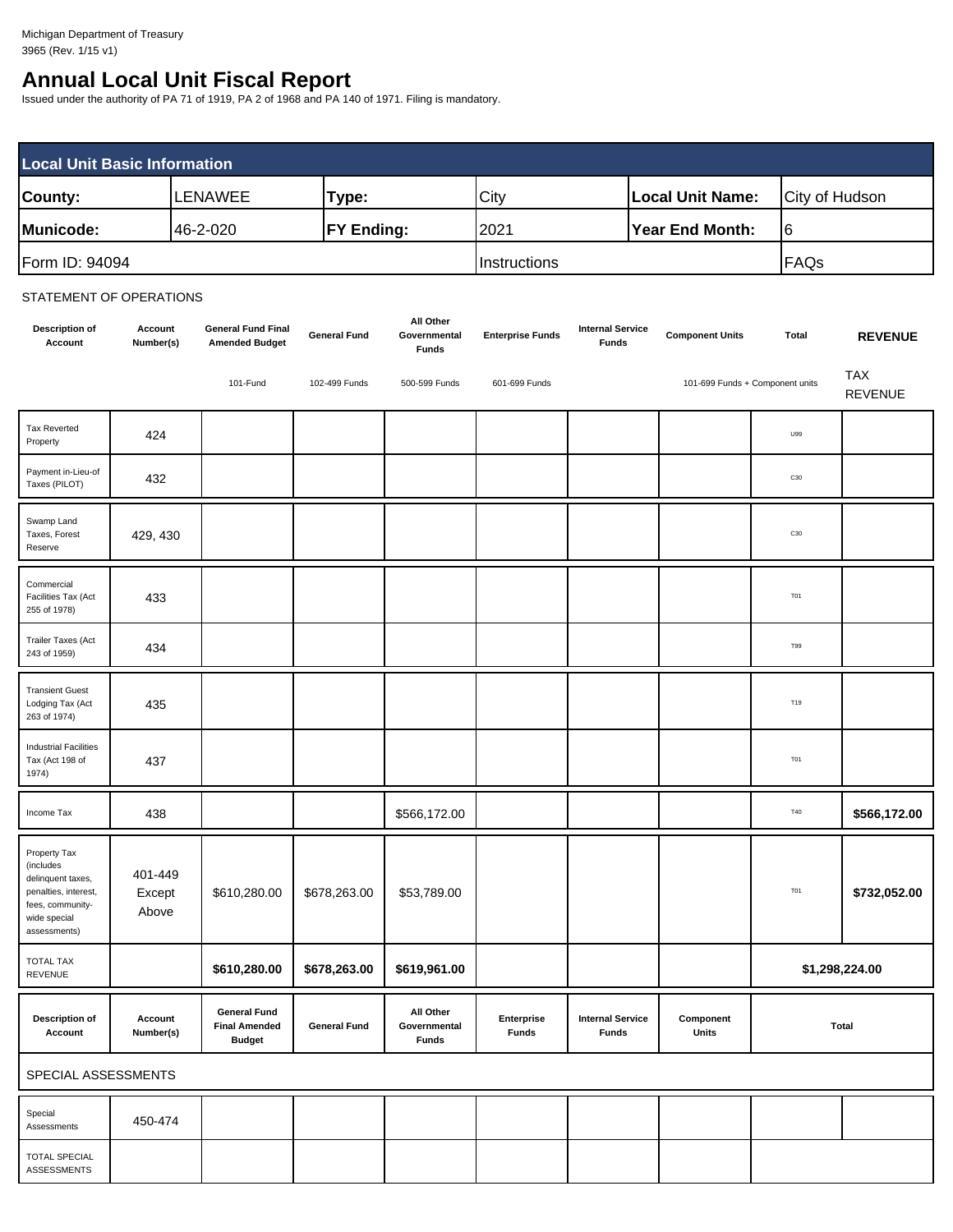| <b>Description of</b><br>Account        | Account<br>Number(s)       | <b>General Fund</b><br><b>Final Amended</b><br><b>Budget</b> | <b>General Fund</b> | All Other<br>Governmental<br><b>Funds</b> | Enterprise<br><b>Funds</b> | <b>Internal Service</b><br><b>Funds</b> | Component<br>Units        | Total        |              |
|-----------------------------------------|----------------------------|--------------------------------------------------------------|---------------------|-------------------------------------------|----------------------------|-----------------------------------------|---------------------------|--------------|--------------|
| <b>LICENSES AND PERMITS</b>             |                            |                                                              |                     |                                           |                            |                                         |                           |              |              |
| <b>Business Licenses</b><br>and Permits | 476-489                    |                                                              |                     |                                           |                            |                                         |                           | T99          |              |
| Non-Business<br>Licenses and<br>Permits | 490-500                    | \$18,600.00                                                  | \$16,037.00         |                                           |                            |                                         |                           | T99          | \$16,037.00  |
| <b>TOTAL LICENSES</b><br>AND PERMITS    |                            | \$18,600.00                                                  | \$16,037.00         |                                           |                            |                                         |                           | \$16,037.00  |              |
| <b>Description of</b><br>Account        | Account<br>Number(s)       | <b>General Fund</b><br><b>Final Amended</b><br><b>Budget</b> | <b>General Fund</b> | All Other<br>Governmental<br><b>Funds</b> | Enterprise<br><b>Funds</b> | <b>Internal Service</b><br>Funds        | Component<br><b>Units</b> | <b>Total</b> |              |
| FEDERAL GRANTS                          |                            |                                                              |                     |                                           |                            |                                         |                           |              |              |
| General<br>Government                   | 502                        |                                                              |                     |                                           |                            |                                         |                           | <b>B89</b>   |              |
| <b>Public Safety</b>                    | 505                        |                                                              |                     |                                           |                            |                                         |                           | <b>B89</b>   |              |
| Sanitation                              | 513                        |                                                              |                     |                                           |                            |                                         |                           | <b>B89</b>   |              |
| Health and/or<br>Hospitals              | 516                        |                                                              |                     |                                           |                            |                                         |                           | <b>B42</b>   |              |
| Welfare                                 | 519                        |                                                              |                     |                                           |                            |                                         |                           | <b>B79</b>   |              |
| Culture and<br>Recreation               | 523                        |                                                              |                     |                                           |                            |                                         |                           | <b>B89</b>   |              |
| Housing &<br>Community<br>Development   | 522                        |                                                              | \$25,000.00         |                                           |                            |                                         |                           | <b>B50</b>   | \$25,000.00  |
| All Other Federal<br>Aid Grants         | 501-538<br>Except<br>Above |                                                              |                     |                                           |                            |                                         |                           | <b>B89</b>   |              |
| TOTAL FEDERAL<br><b>GRANTS</b>          |                            |                                                              | \$25,000.00         |                                           |                            |                                         |                           | \$25,000.00  |              |
| <b>Description of</b><br>Account        | Account<br>Number(s)       | <b>General Fund</b><br><b>Final Amended</b><br><b>Budget</b> | <b>General Fund</b> | All Other<br>Governmental<br><b>Funds</b> | Enterprise<br><b>Funds</b> | <b>Internal Service</b><br><b>Funds</b> | Component<br>Units        | Total        |              |
| <b>STATE GRANTS</b>                     |                            |                                                              |                     |                                           |                            |                                         |                           |              |              |
| State Revenue<br>Sharing                | 574                        | \$285,660.00                                                 | \$281,262.00        |                                           |                            |                                         |                           | $_{\rm C89}$ | \$281,262.00 |
| Public Safety                           | 543-545,<br>547, 570       | \$750.00                                                     |                     |                                           |                            |                                         |                           | C89          |              |
| Streets and<br>Highways (Act 51)        | 546                        |                                                              |                     |                                           |                            |                                         |                           | ${\bf C46}$  |              |
| Streets and<br>Highways (Non-Act<br>51) | 546                        |                                                              |                     | \$349,482.00                              |                            |                                         |                           | ${\bf C46}$  | \$349,482.00 |
| Sanitation                              | 552                        |                                                              |                     |                                           |                            |                                         |                           | $_{\rm C89}$ |              |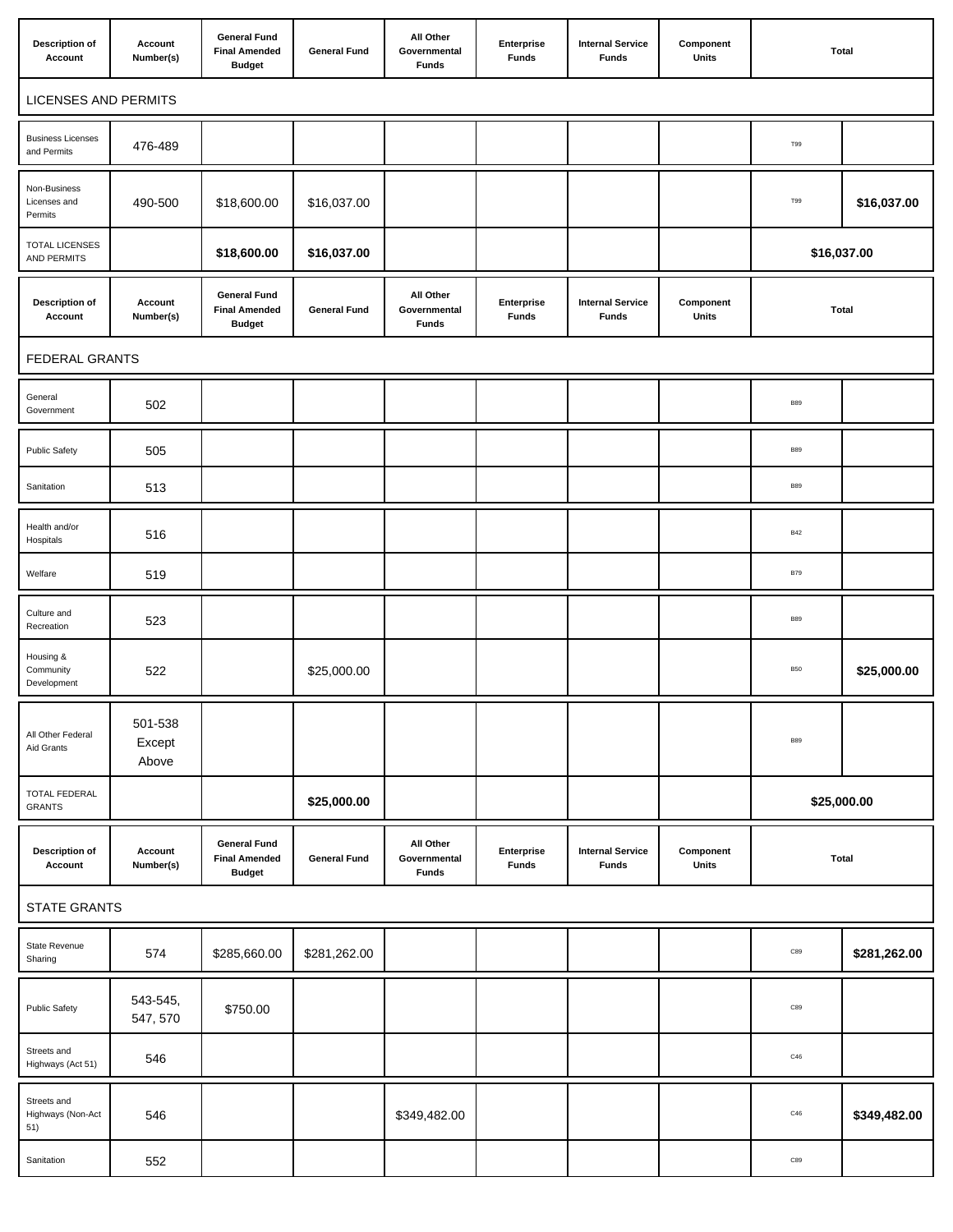| Health                                                             | 555                            |                                                              |                     |                                           |                            |                                         |                    | C42        |                            |
|--------------------------------------------------------------------|--------------------------------|--------------------------------------------------------------|---------------------|-------------------------------------------|----------------------------|-----------------------------------------|--------------------|------------|----------------------------|
| Welfare                                                            | 555                            |                                                              |                     |                                           |                            |                                         |                    | C79        |                            |
| Culture and<br>Recreation                                          | 566                            |                                                              |                     |                                           |                            |                                         |                    | C89        |                            |
| Other General/All<br>Other State Aid<br>Grants                     | 540-579<br>Except<br>Above     |                                                              |                     |                                           |                            |                                         |                    | C89        |                            |
| <b>TOTAL STATE</b><br><b>GRANTS</b>                                |                                | \$286,410.00                                                 | \$281,262.00        | \$349,482.00                              |                            |                                         |                    |            | \$630,744.00               |
| <b>Description of</b><br>Account                                   | Account<br>Number(s)           | <b>General Fund</b><br><b>Final Amended</b><br><b>Budget</b> | <b>General Fund</b> | All Other<br>Governmental<br><b>Funds</b> | Enterprise<br><b>Funds</b> | <b>Internal Service</b><br><b>Funds</b> | Component<br>Units | Total      |                            |
|                                                                    | CONTRIBUTIONS FROM LOCAL UNITS |                                                              |                     |                                           |                            |                                         |                    |            |                            |
| General<br>Government                                              | 581-599                        |                                                              |                     |                                           |                            |                                         |                    | D89        |                            |
| <b>Public Safety</b>                                               | 581-599                        |                                                              |                     | \$83,120.00                               |                            |                                         |                    | D89        | \$83,120.00                |
| Streets and<br>Highways                                            | 581-599                        |                                                              |                     |                                           |                            |                                         |                    | D46        |                            |
| Sanitation                                                         | 581-599                        |                                                              |                     |                                           |                            |                                         |                    | D89        |                            |
| Health and/or<br>Hospitals                                         | 581-599                        |                                                              |                     |                                           |                            |                                         |                    | D42        |                            |
| Welfare                                                            | 581-599                        |                                                              |                     |                                           |                            |                                         |                    | D79        |                            |
| Culture and<br>Recreation                                          | 581-599                        |                                                              |                     |                                           |                            |                                         |                    | D89        |                            |
| Housing &<br>Community<br>Development                              | 581-599                        |                                                              |                     |                                           |                            |                                         |                    | <b>D50</b> |                            |
| Gas, Water, and<br><b>Electric Utilities</b>                       | 581-599                        |                                                              |                     |                                           |                            |                                         |                    | D89        |                            |
| Transit                                                            | 581-599                        |                                                              |                     |                                           |                            |                                         |                    | D94        |                            |
| All Other                                                          | 580-599<br>Except<br>Above     |                                                              |                     |                                           |                            |                                         |                    | D89        |                            |
| <b>TOTAL</b><br><b>CONTRIBUTIONS</b><br>FROM LOCAL<br><b>UNITS</b> |                                |                                                              |                     | \$83,120.00                               |                            |                                         |                    |            | \$83,120.00                |
| <b>Description of</b><br>Account                                   | Account<br>Number(s)           | <b>General Fund</b><br><b>Final Amended</b><br><b>Budget</b> | <b>General Fund</b> | All Other<br>Governmental<br><b>Funds</b> | Enterprise<br><b>Funds</b> | <b>Internal Service</b><br><b>Funds</b> | Component<br>Units |            | Total                      |
| <b>CHARGES FOR SERVICES</b>                                        |                                |                                                              |                     |                                           |                            |                                         |                    |            |                            |
| All Other Services<br>Rendered Charges                             | 626-637                        | \$622,420.00                                                 | \$593,002.00        | \$514,910.00                              | \$706,585.00               | \$152,497.00                            |                    | A89        | \$1,966,994.0<br>$\pmb{0}$ |
| Parking Facilities<br>(garages, meters,                            | 652                            |                                                              |                     |                                           | \$0.00                     | \$0.00                                  |                    | A60        | \$0.00                     |

etc.)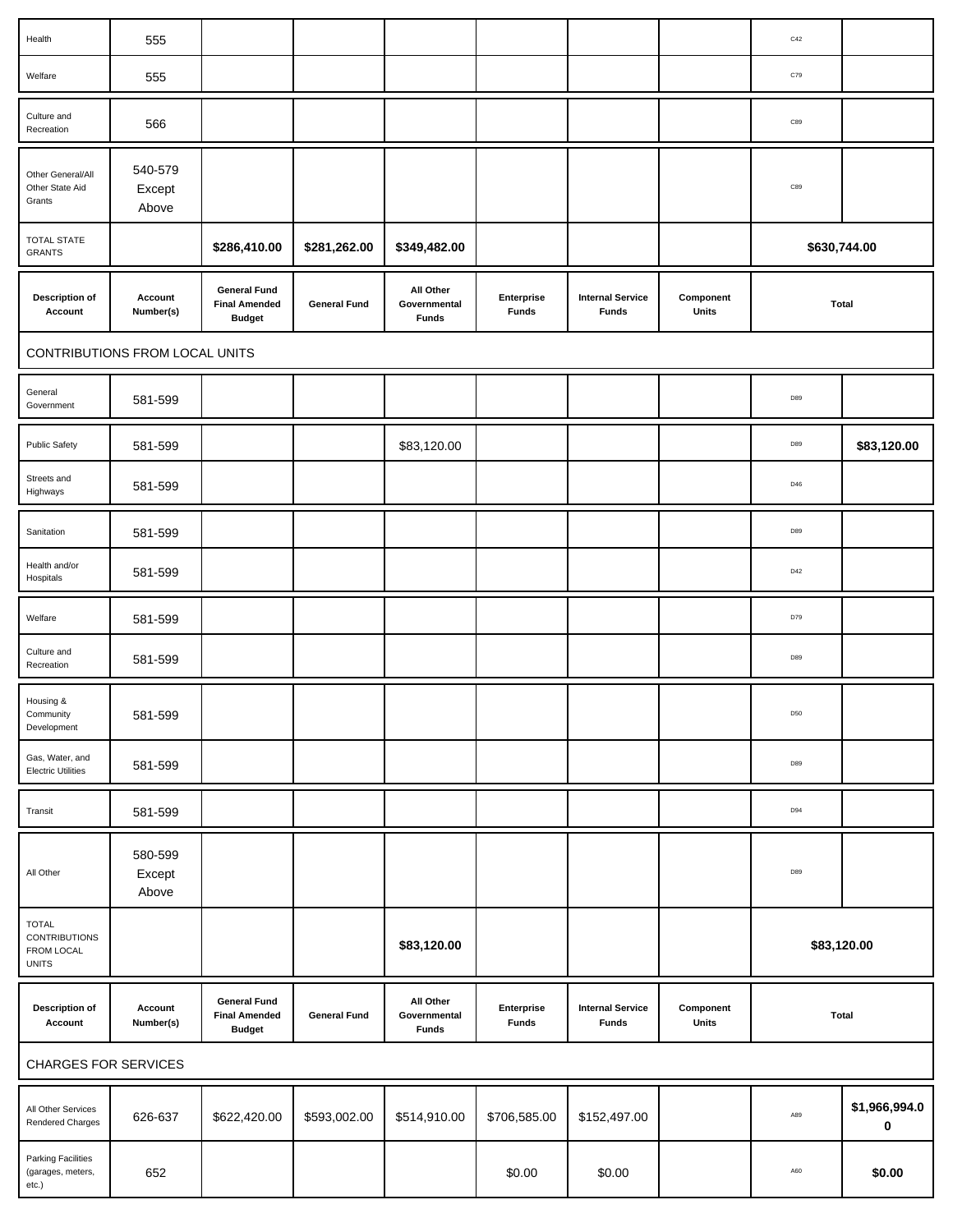| All Other Sales,<br>Use, & Admission<br>Fees | 638-651,<br>653, 654       |                                                              |                     |                                           | \$0.00                     | \$0.00                                  |                    | A89            | \$0.00       |
|----------------------------------------------|----------------------------|--------------------------------------------------------------|---------------------|-------------------------------------------|----------------------------|-----------------------------------------|--------------------|----------------|--------------|
| All Other Fees                               | 600-654<br>Except<br>Above |                                                              |                     |                                           | \$0.00                     | \$0.00                                  |                    | A89            | \$0.00       |
| <b>TOTAL CHARGES</b><br>FOR SERVICES         |                            | \$622,420.00                                                 | \$593,002.00        | \$514,910.00                              | \$706,585.00               | \$152,497.00                            |                    | \$1,966,994.00 |              |
| <b>Description of</b><br>Account             | Account<br>Number(s)       | <b>General Fund</b><br><b>Final Amended</b><br><b>Budget</b> | <b>General Fund</b> | All Other<br>Governmental<br><b>Funds</b> | Enterprise<br>Funds        | <b>Internal Service</b><br><b>Funds</b> | Component<br>Units | <b>Total</b>   |              |
| <b>FINES AND FORFEITS</b>                    |                            |                                                              |                     |                                           |                            |                                         |                    |                |              |
| All Fines, Penalties<br>& Forfeits           | 655-663                    | \$11,500.00                                                  | \$6,719.00          |                                           |                            |                                         |                    | U99            | \$6,719.00   |
| <b>TOTAL FINES</b><br>AND FORFEITS           |                            | \$11,500.00                                                  | \$6,719.00          |                                           |                            |                                         |                    | \$6,719.00     |              |
| <b>Description of</b><br>Account             | Account<br>Number(s)       | <b>General Fund</b><br><b>Final Amended</b><br><b>Budget</b> | <b>General Fund</b> | All Other<br>Governmental<br><b>Funds</b> | Enterprise<br><b>Funds</b> | <b>Internal Service</b><br><b>Funds</b> | Component<br>Units | <b>Total</b>   |              |
| <b>INTEREST AND RENTS</b>                    |                            |                                                              |                     |                                           |                            |                                         |                    |                |              |
| Interest &<br>Dividends                      | 665-666                    | \$13,905.00                                                  | \$6,558.00          | \$679.00                                  |                            | \$28.00                                 |                    |                | \$7,265.00   |
| Rents & Royalties                            | 667-668                    | \$3,540.00                                                   | \$3,540.00          | \$17,250.00                               |                            |                                         | \$4,400.00         |                | \$25,190.00  |
| Other                                        | 664-670<br>Except<br>Above |                                                              |                     |                                           |                            |                                         |                    |                |              |
| <b>TOTAL INTEREST</b><br>AND RENTS           |                            | \$17,445.00                                                  | \$10,098.00         | \$17,929.00                               |                            | \$28.00                                 | \$4,400.00         |                | \$32,455.00  |
| <b>Description of</b><br>Account             | Account<br>Number(s)       | <b>General Fund</b><br><b>Final Amended</b><br><b>Budget</b> | <b>General Fund</b> | All Other<br>Governmental<br><b>Funds</b> | Enterprise<br><b>Funds</b> | <b>Internal Service</b><br><b>Funds</b> | Component<br>Units | <b>Total</b>   |              |
| OTHER REVENUE                                |                            |                                                              |                     |                                           |                            |                                         |                    |                |              |
| Reimbursements                               | 676                        |                                                              |                     |                                           |                            |                                         |                    |                |              |
| Sale of Capital<br>Assets                    | 673                        |                                                              |                     |                                           |                            |                                         |                    | U11            |              |
| Public and Private<br>Contributions          | 674                        | \$2,250.00                                                   | \$2,250.00          | \$20,266.00                               |                            |                                         |                    | U99            | \$22,516.00  |
| Refunds & Rebates                            | 687                        |                                                              |                     |                                           |                            |                                         |                    | U99            |              |
| Miscellaneous/Oth<br>er Revenue              | 671-689<br>Except<br>Above | \$7,500.00                                                   | \$11,573.00         | \$81,084.00                               | \$12,441.00                | \$4,000.00                              |                    | U99            | \$109,098.00 |
| TOTAL OTHER<br>REVENUE                       |                            | \$9,750.00                                                   | \$13,823.00         | \$101,350.00                              | \$12,441.00                | \$4,000.00                              |                    | \$131,614.00   |              |
| <b>Description of</b><br>Account             | Account<br>Number(s)       | <b>General Fund</b><br><b>Final Amended</b><br><b>Budget</b> | <b>General Fund</b> | All Other<br>Governmental<br><b>Funds</b> | Enterprise<br><b>Funds</b> | <b>Internal Service</b><br><b>Funds</b> | Component<br>Units | <b>Total</b>   |              |
|                                              | OTHER FINANCING SOURCES    |                                                              |                     |                                           |                            |                                         |                    |                |              |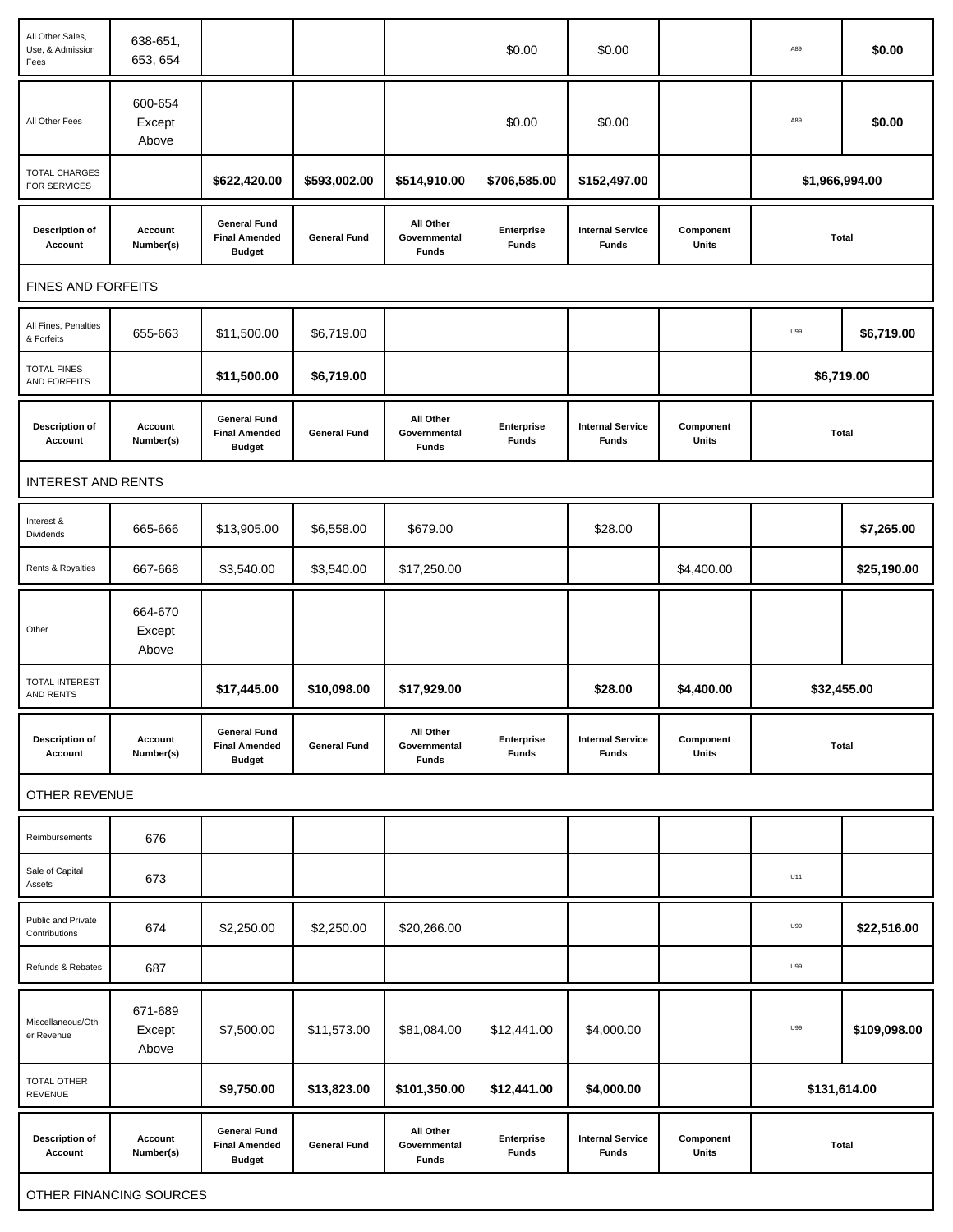| Proceeds from<br>Bond/Note<br>Issuance                   | 696-698 |                    | \$239,834.00       |                    |              |              |            | \$239,834.00   |
|----------------------------------------------------------|---------|--------------------|--------------------|--------------------|--------------|--------------|------------|----------------|
| Transfers In                                             | 699     | \$99,000.00        | \$46,009.00        | \$472,331.00       | \$35,000.00  |              |            | \$553,340.00   |
| <b>TOTAL OTHER</b><br><b>FINANCING</b><br><b>SOURCES</b> |         | \$99,000.00        | \$285,843.00       | \$472,331.00       | \$35,000.00  |              |            | \$793,174.00   |
| <b>TOTAL REVENUE</b>                                     |         | \$1,675,405.0<br>0 | \$1,910,047.0<br>0 | \$2,159,083.0<br>0 | \$754,026.00 | \$156,525.00 | \$4,400.00 | \$4,984,081.00 |

## STATEMENT OF OPERATIONS

| Legislative<br>(Council, Board,<br>Commission) | 101-128                    | \$21,225.00                                                  | \$23,386.00         |                                           |                            |                                         |                    | E29            | \$23,386.00  |
|------------------------------------------------|----------------------------|--------------------------------------------------------------|---------------------|-------------------------------------------|----------------------------|-----------------------------------------|--------------------|----------------|--------------|
| <b>Chief Executive</b>                         | 171-190                    | \$95,280.00                                                  | \$94,593.00         |                                           |                            |                                         |                    | E29            | \$94,593.00  |
| Treasurer                                      | 253                        | \$88,676.00                                                  | \$105,914.00        |                                           |                            |                                         |                    | E23            | \$105,914.00 |
| Clerk                                          | 215-218                    | \$86,673.00                                                  | \$140,174.00        |                                           |                            |                                         |                    | E29            | \$140,174.00 |
| Assessing<br>Equalization                      | 243, 245,<br>247 and 257   | \$22,150.00                                                  | \$23,329.00         |                                           |                            |                                         |                    | $\mathsf{E}23$ | \$23,329.00  |
| Finance and Tax<br>Administration              | 191-260<br>Except<br>Above |                                                              |                     | \$160,805.00                              |                            |                                         |                    | E23            | \$160,805.00 |
| Elections                                      | 262                        | \$9,900.00                                                   | \$7,909.00          |                                           |                            |                                         |                    | E89            | \$7,909.00   |
| Building and<br>Grounds                        | 265                        | \$16,000.00                                                  | \$15,347.00         | \$45,642.00                               |                            |                                         |                    | E31            | \$60,989.00  |
| Attorney/Corporatio<br>n Counsel               | 266                        |                                                              |                     |                                           |                            |                                         |                    |                |              |
|                                                |                            |                                                              |                     |                                           |                            |                                         |                    |                |              |
| All Other General<br>Government                | 100-279<br>Except<br>Above | \$129,986.00                                                 | \$136,310.00        |                                           |                            |                                         |                    | E89            | \$136,310.00 |
| <b>TOTAL GENERAL</b><br><b>GOVERNMENT</b>      |                            | \$469,890.00                                                 | \$546,962.00        | \$206,447.00                              |                            |                                         |                    | \$753,409.00   |              |
| <b>Description of</b><br>Account               | Account<br>Number(s)       | <b>General Fund</b><br><b>Final Amended</b><br><b>Budget</b> | <b>General Fund</b> | All Other<br>Governmental<br><b>Funds</b> | Enterprise<br><b>Funds</b> | <b>Internal Service</b><br><b>Funds</b> | Component<br>Units | <b>Total</b>   |              |
| <b>JUDICIAL</b>                                |                            |                                                              |                     |                                           |                            |                                         |                    |                |              |
| <b>Trial Court</b>                             | 281-282                    |                                                              |                     |                                           |                            |                                         |                    | $\mathsf{E}25$ |              |
| Circuit Court                                  | 283-285                    |                                                              |                     |                                           |                            |                                         |                    | E25            |              |
| District/Municipal<br>Court                    | 286-288                    |                                                              |                     |                                           |                            |                                         |                    | E25            |              |
| Friend of the Court                            | 289, 291                   |                                                              |                     |                                           |                            |                                         |                    | E25            |              |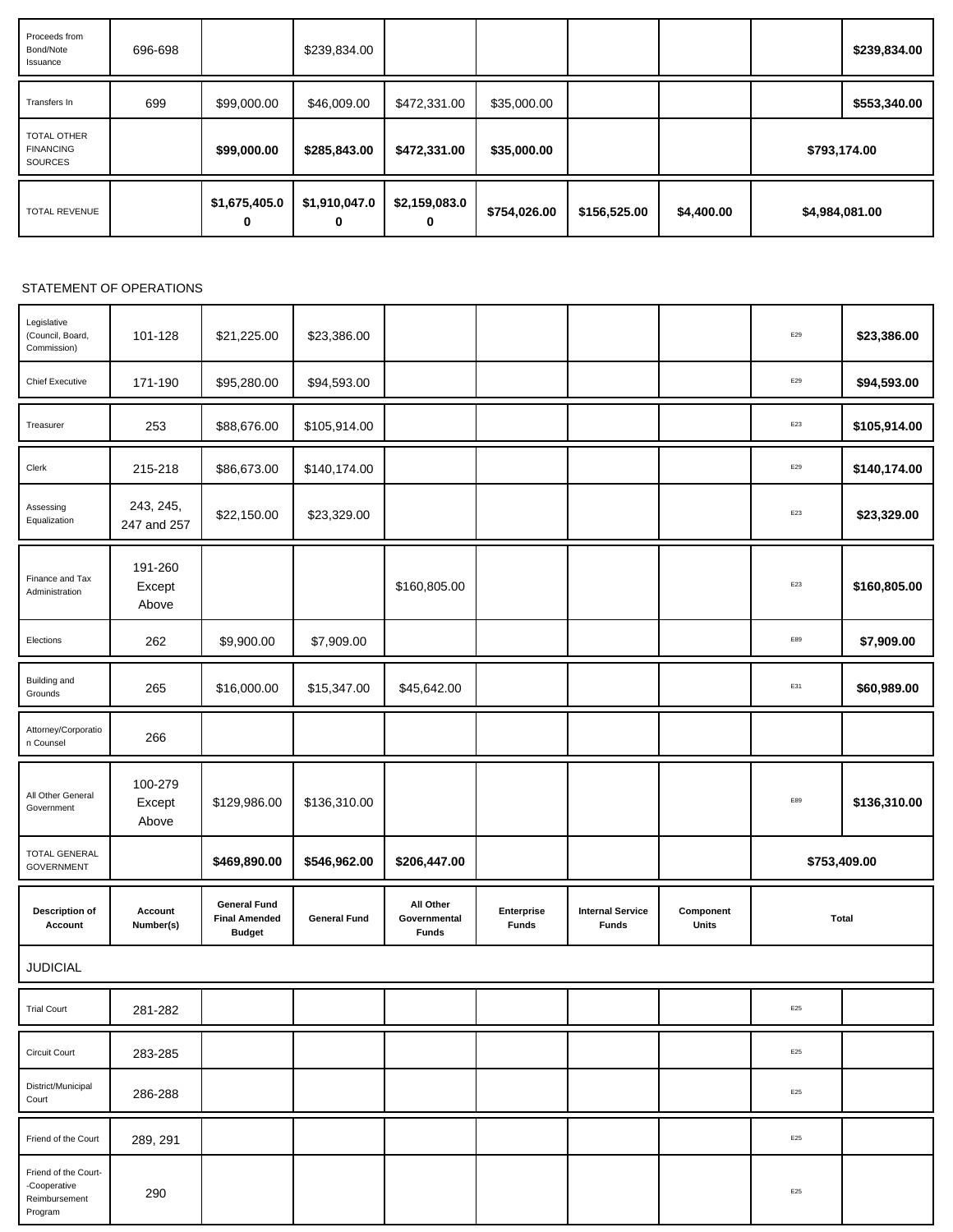| Law Library                                              | 292-293                                |                                                              |                     |                                           |                            |                                         |                    | $\mathsf{E}25$ |              |
|----------------------------------------------------------|----------------------------------------|--------------------------------------------------------------|---------------------|-------------------------------------------|----------------------------|-----------------------------------------|--------------------|----------------|--------------|
| Probate Court                                            | 294                                    |                                                              |                     |                                           |                            |                                         |                    | E25            |              |
| Probation                                                | 295                                    |                                                              |                     |                                           |                            |                                         |                    | E25            |              |
| Prosecuting<br>Attorney                                  | 296                                    |                                                              |                     |                                           |                            |                                         |                    | E25            |              |
| Grand Jury                                               | 297                                    |                                                              |                     |                                           |                            |                                         |                    | $\mathsf{E}25$ |              |
| Family Counseling<br>Services                            | 298                                    |                                                              |                     |                                           |                            |                                         |                    | E25            |              |
| Other Judicial<br>Activities                             | 280-299<br>Except<br>Above             |                                                              |                     |                                           |                            |                                         |                    | E25            |              |
| <b>TOTAL JUDICIAL</b>                                    |                                        |                                                              |                     |                                           |                            |                                         |                    |                |              |
| <b>Description of</b><br>Account                         | Account<br>Number(s)                   | <b>General Fund</b><br><b>Final Amended</b><br><b>Budget</b> | <b>General Fund</b> | All Other<br>Governmental<br><b>Funds</b> | Enterprise<br><b>Funds</b> | <b>Internal Service</b><br><b>Funds</b> | Component<br>Units | <b>Total</b>   |              |
| PUBLIC SAFETY                                            |                                        |                                                              |                     |                                           |                            |                                         |                    |                |              |
| Police/Sheriff/Cons<br>table                             | 301, 305,<br>310, 315-<br>320, 330-332 | \$414,618.00                                                 | \$401,770.00        | \$0.00                                    |                            |                                         |                    | E62            | \$401,770.00 |
| Fire                                                     | 336-344                                | \$0.00                                                       | \$0.00              | \$106,126.00                              |                            |                                         |                    | E24            | \$106,126.00 |
| <b>Combined Public</b><br>Safety Department              | 345                                    |                                                              |                     | \$642,594.00                              |                            |                                         |                    | E89            | \$642,594.00 |
| Emergency 911<br><b>Dispatch Activities</b>              | 325                                    |                                                              |                     |                                           |                            |                                         |                    | E89            |              |
| Corrections/Jail                                         | 351-370                                |                                                              |                     |                                           |                            |                                         |                    | E05            |              |
| <b>Building Inspection</b><br>& Regulation<br>Activities | 371-399                                | \$10,250.00                                                  | \$7,335.00          |                                           |                            |                                         |                    | E66            | \$7,335.00   |
| All Other Public<br><b>Safety Activities</b>             | 300-439<br>Except<br>Above             |                                                              |                     |                                           |                            |                                         |                    | E89            |              |
| <b>TOTAL PUBLIC</b><br>SAFETY                            |                                        | \$424,868.00                                                 | \$409,105.00        | \$748,720.00                              |                            |                                         |                    | \$1,157,825.00 |              |
| <b>Description of</b><br>Account                         | Account<br>Number(s)                   | <b>General Fund</b><br><b>Final Amended</b><br><b>Budget</b> | <b>General Fund</b> | All Other<br>Governmental<br><b>Funds</b> | Enterprise<br><b>Funds</b> | <b>Internal Service</b><br><b>Funds</b> | Component<br>Units | <b>Total</b>   |              |
| PUBLIC WORKS                                             |                                        |                                                              |                     |                                           |                            |                                         |                    |                |              |
| Public Works (Non-<br>Act 51)                            | 441, 442,<br>444-448                   | \$489,977.00                                                 | \$578,984.00        |                                           |                            |                                         |                    | E44            | \$578,984.00 |
| Road<br>Commission/Street<br>Dept. (Act 51)              | 449-520                                |                                                              |                     | \$174,068.00                              |                            |                                         |                    | E44            | \$174,068.00 |
| Sanitation/Landfill/<br>Solid Waste                      | 521-522,<br>526-528                    | \$103,380.00                                                 | \$121,307.00        |                                           |                            |                                         |                    | E81            | \$121,307.00 |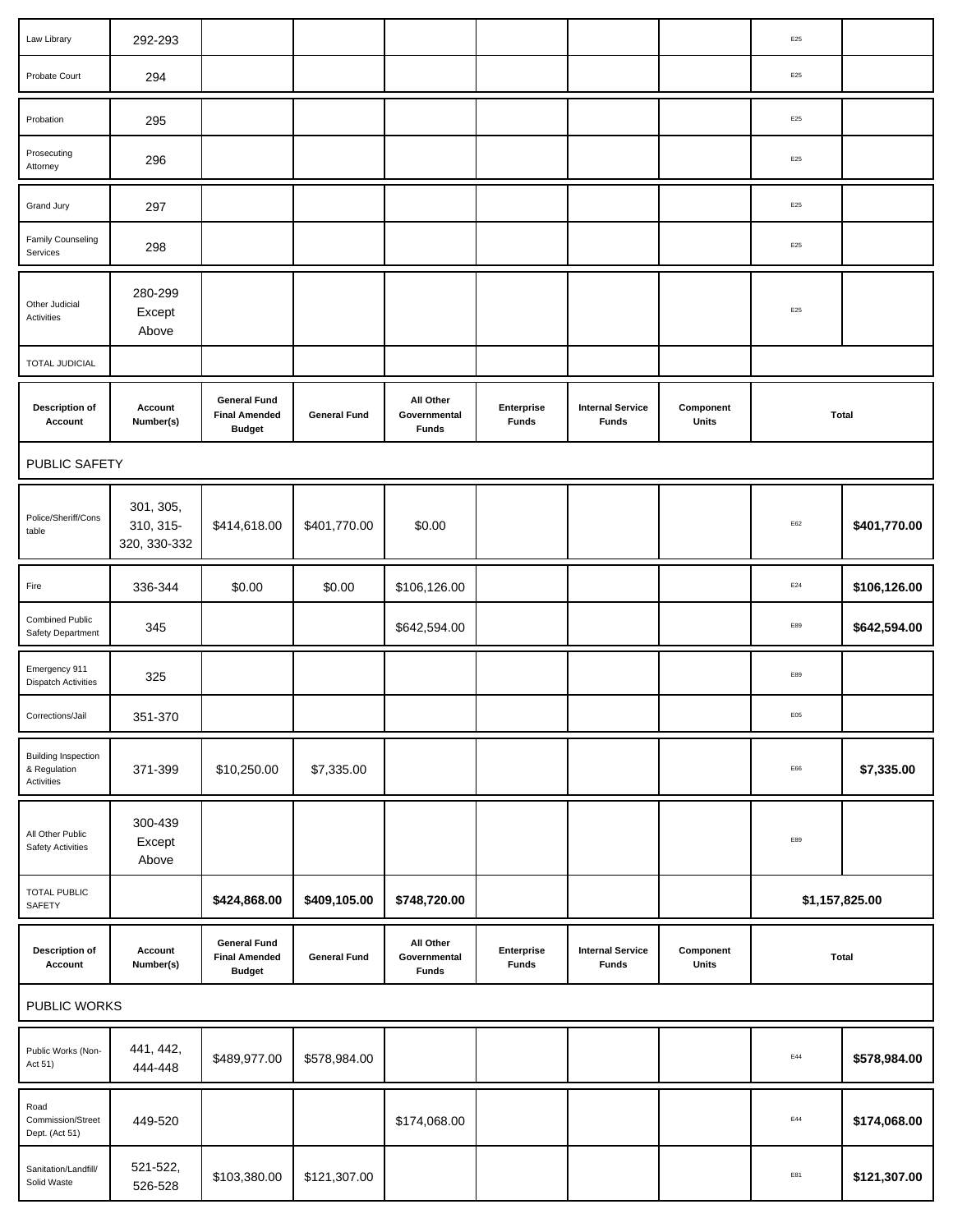| Water and/or<br>Sewer Systems                   | 536-566                    |                                                              |                     |                                           | \$386,966.00               |                                         |                    | E80            | \$386,966.00 |
|-------------------------------------------------|----------------------------|--------------------------------------------------------------|---------------------|-------------------------------------------|----------------------------|-----------------------------------------|--------------------|----------------|--------------|
| Airports                                        | 595                        |                                                              |                     |                                           |                            |                                         |                    | E01            |              |
| Public<br>Transportation                        | 596                        |                                                              |                     |                                           |                            |                                         |                    | E94            |              |
| Other Public Works<br>Enterprise-<br>Activities | 567-570, 597               | \$22,420.00                                                  | \$15,747.00         |                                           | \$218,895.00               | \$81,718.00                             |                    | E89            | \$316,360.00 |
| All Other Public<br>Works                       | 440-599<br>Except<br>Above |                                                              |                     |                                           |                            |                                         |                    |                |              |
| <b>TOTAL PUBLIC</b><br><b>WORKS</b>             |                            | \$615,777.00                                                 | \$716,038.00        | \$174,068.00                              | \$605,861.00               | \$81,718.00                             |                    | \$1,577,685.00 |              |
| <b>Description of</b><br>Account                | Account<br>Number(s)       | <b>General Fund</b><br><b>Final Amended</b><br><b>Budget</b> | <b>General Fund</b> | All Other<br>Governmental<br><b>Funds</b> | Enterprise<br><b>Funds</b> | <b>Internal Service</b><br><b>Funds</b> | Component<br>Units | <b>Total</b>   |              |
| HEALTH AND WELFARE                              |                            |                                                              |                     |                                           |                            |                                         |                    |                |              |
| Health<br>Departments,<br>Boards and Clinics    | 601, 605,<br>610, 611      |                                                              |                     |                                           |                            |                                         |                    | E32            |              |
| Alcoholism and<br>Substance Abuse               | 631                        |                                                              |                     |                                           |                            |                                         |                    | E32            |              |
| Hospital                                        | 635                        |                                                              |                     |                                           |                            |                                         |                    | E36            |              |
| <b>Medical Examiner</b>                         | 648                        |                                                              |                     |                                           |                            |                                         |                    | $\mathsf{E}62$ |              |
| Mental Health                                   | 649, 650                   |                                                              |                     |                                           |                            |                                         |                    | E32            |              |
| Emergency<br>Services<br>(Ambulance)            | 651                        |                                                              |                     |                                           |                            |                                         |                    | E32            |              |
| Child Care<br>Activities/Human<br>Services      | 662-663                    |                                                              |                     |                                           |                            |                                         |                    | E79            |              |
| Human Services &<br>Medical Care<br>Facility    | 670-671                    |                                                              |                     |                                           |                            |                                         |                    | E79            |              |
| Area Agency on<br>Aging                         | 672                        |                                                              |                     |                                           |                            |                                         |                    | $_{\rm E89}$   |              |
| Veteran's<br>Programs                           | 681-683, 689               |                                                              |                     |                                           |                            |                                         |                    | E89            |              |
| Redevelopment &<br>Public Housing               | 690, 692-699               |                                                              |                     |                                           |                            |                                         |                    | E50            |              |
| All Other Health &<br>Welfare                   | 600-699<br>Except<br>Above |                                                              |                     |                                           |                            |                                         |                    | E32            |              |
| TOTAL HEALTH<br>AND WELFARE                     |                            |                                                              |                     |                                           |                            |                                         |                    |                |              |
| <b>Description of</b><br>Account                | Account<br>Number(s)       | <b>General Fund</b><br><b>Final Amended</b><br><b>Budget</b> | <b>General Fund</b> | All Other<br>Governmental<br><b>Funds</b> | Enterprise<br><b>Funds</b> | <b>Internal Service</b><br><b>Funds</b> | Component<br>Units | <b>Total</b>   |              |
| COMMUNITY/ECONOMIC DEVELOPMENT                  |                            |                                                              |                     |                                           |                            |                                         |                    |                |              |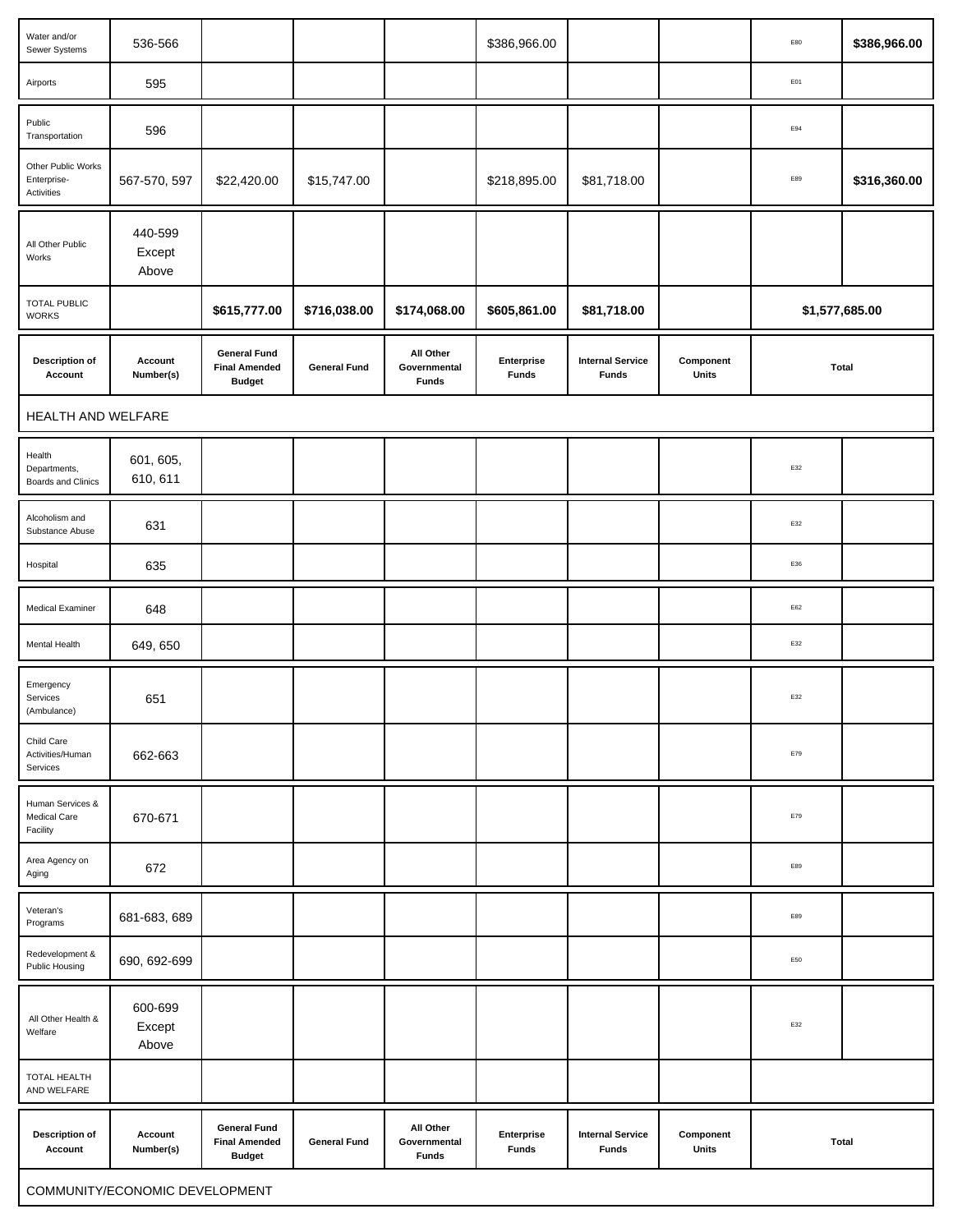| Community<br>Planning and<br>Zoning                                                   | 701-703,<br>710, 712,<br>713              | \$1,885.00                                                   | \$113.00            |                                           |                            |                                         |                    | E29            | \$113.00     |
|---------------------------------------------------------------------------------------|-------------------------------------------|--------------------------------------------------------------|---------------------|-------------------------------------------|----------------------------|-----------------------------------------|--------------------|----------------|--------------|
| Economic<br>Development                                                               | 728, 730-732                              |                                                              |                     |                                           |                            |                                         | \$1,358.00         | E89            | \$1,358.00   |
| Register of Deeds                                                                     | 711                                       |                                                              |                     |                                           |                            |                                         |                    |                |              |
| All Other<br>Community<br>Development                                                 | 700-749<br>Except<br>Above                |                                                              |                     |                                           |                            |                                         |                    |                |              |
| <b>TOTAL</b><br>COMMUNITY/ECO<br><b>NOMIC</b><br>DEVELOPMENT                          |                                           | \$1,885.00                                                   | \$113.00            |                                           |                            |                                         | \$1,358.00         | \$1,471.00     |              |
| <b>Description of</b><br>Account                                                      | Account<br>Number(s)                      | <b>General Fund</b><br><b>Final Amended</b><br><b>Budget</b> | <b>General Fund</b> | All Other<br>Governmental<br><b>Funds</b> | Enterprise<br><b>Funds</b> | <b>Internal Service</b><br><b>Funds</b> | Component<br>Units | <b>Total</b>   |              |
|                                                                                       | RECREATION AND CULTURE                    |                                                              |                     |                                           |                            |                                         |                    |                |              |
| Parks and<br>Recreation                                                               | 751-752,<br>756, 760,<br>764, 767,<br>770 |                                                              |                     | \$35,389.00                               |                            |                                         |                    | E61            | \$35,389.00  |
| Library                                                                               | 790-791                                   |                                                              |                     | \$11,129.00                               |                            |                                         |                    | E52            | \$11,129.00  |
| Various Cultural<br>Activities, Fine<br>Arts, Historical<br>Society, Museums,<br>etc. | 803-805                                   |                                                              |                     |                                           |                            |                                         |                    | E61            |              |
| All Other<br>Recreation and<br>Culture                                                | 750-849<br>Except<br>Above                |                                                              |                     |                                           |                            |                                         |                    |                |              |
| <b>TOTAL</b><br><b>RECREATION</b><br>AND CULTURE                                      |                                           |                                                              |                     | \$46,518.00                               |                            |                                         |                    | \$46,518.00    |              |
| <b>Description of</b><br>Account                                                      | Account<br>Number(s)                      | <b>General Fund</b><br><b>Final Amended</b><br><b>Budget</b> | <b>General Fund</b> | All Other<br>Governmental<br><b>Funds</b> | Enterprise<br><b>Funds</b> | <b>Internal Service</b><br><b>Funds</b> | Component<br>Units | <b>Total</b>   |              |
| <b>OTHER</b>                                                                          |                                           |                                                              |                     |                                           |                            |                                         |                    |                |              |
| Miscellaneous                                                                         | 955                                       | \$187,650.00                                                 | \$146,071.00        |                                           |                            |                                         |                    |                | \$146,071.00 |
| Capital Outlay                                                                        | 901-904                                   | \$59,500.00                                                  | \$63,539.00         | \$802,539.00                              |                            |                                         |                    |                | \$866,078.00 |
| Debt Service                                                                          | 906-929                                   |                                                              |                     | \$90,961.00                               | \$99,794.00                |                                         |                    |                | \$190,755.00 |
| Depreciation                                                                          | 968                                       |                                                              |                     |                                           | \$422,364.00               | \$28,704.00                             |                    |                | \$451,068.00 |
| TOTAL OTHER                                                                           |                                           | \$247,150.00                                                 | \$209,610.00        | \$893,500.00                              | \$522,158.00               | \$28,704.00                             |                    | \$1,653,972.00 |              |
| <b>Description of</b><br>Account                                                      | Account<br>Number(s)                      | <b>General Fund</b><br><b>Final Amended</b><br><b>Budget</b> | <b>General Fund</b> | All Other<br>Governmental<br><b>Funds</b> | Enterprise<br><b>Funds</b> | <b>Internal Service</b><br><b>Funds</b> | Component<br>Units | <b>Total</b>   |              |
| OTHER FINANCING USES                                                                  |                                           |                                                              |                     |                                           |                            |                                         |                    |                |              |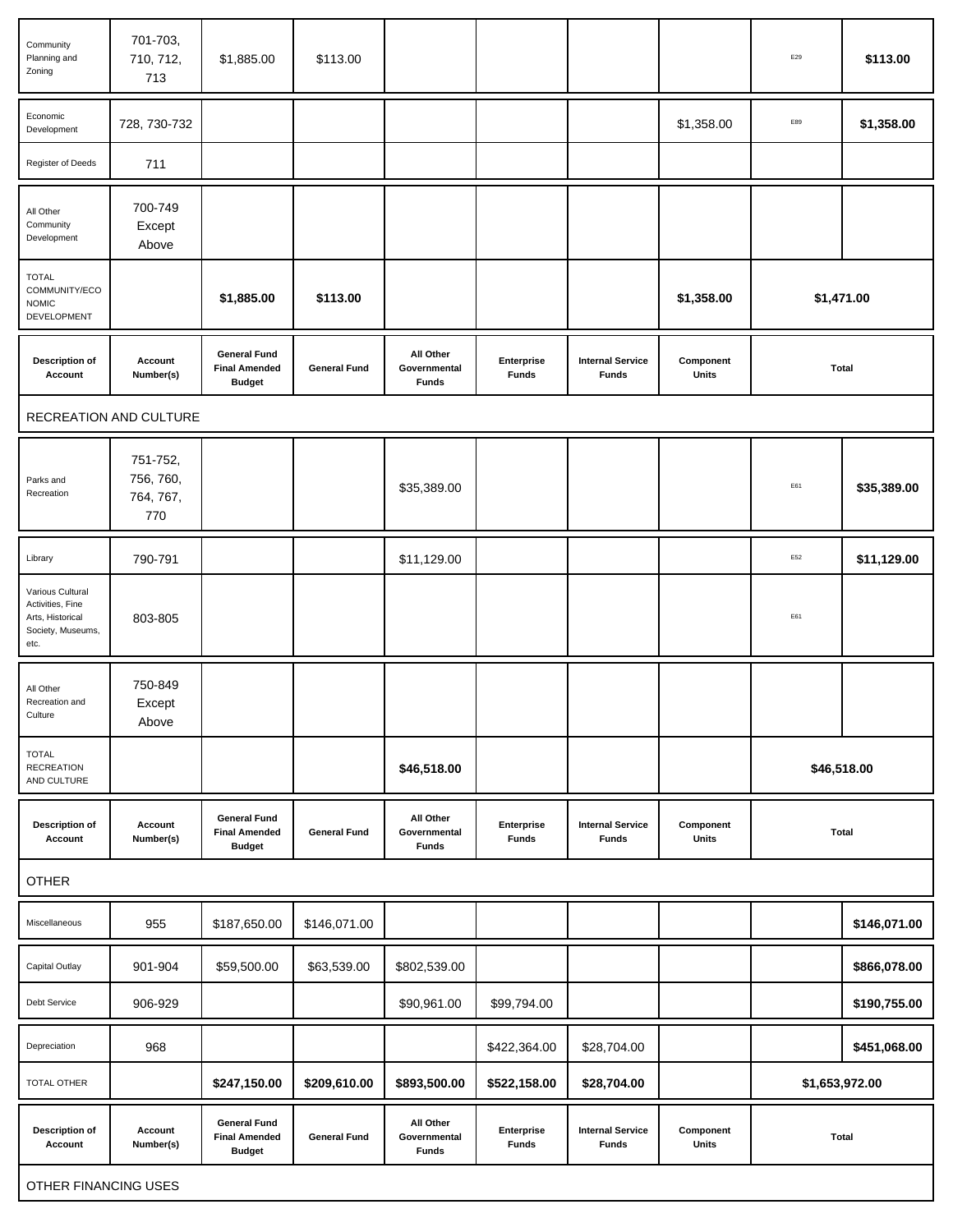| Transfers (Out)                                                | 995                  | \$54,025.00                                                  | \$54,024.00         | \$499,312.00                              |                            |                                         |                           |              | \$553,336.00       |
|----------------------------------------------------------------|----------------------|--------------------------------------------------------------|---------------------|-------------------------------------------|----------------------------|-----------------------------------------|---------------------------|--------------|--------------------|
| <b>EXTRAORDINARY</b><br>/SPECIAL ITEMS                         | 998-99               |                                                              |                     |                                           |                            |                                         |                           |              |                    |
| <b>TOTAL OTHER</b><br><b>FINANCING USES</b>                    |                      | \$54,025.00                                                  | \$54,024.00         | \$499,312.00                              |                            |                                         |                           | \$553,336.00 |                    |
| <b>TOTAL</b><br><b>EXPENDITURES</b>                            |                      | \$1,813,595.0<br>0                                           | \$1,935,852.0<br>0  | \$2,568,565.0<br>0                        | \$1,128,019.0<br>0         | \$110,422.00                            | \$1,358.00                |              | \$5,744,216.00     |
| <b>Description of</b><br><b>Account</b>                        | Account<br>Number(s) | <b>General Fund</b><br><b>Final Amended</b><br><b>Budget</b> | <b>General Fund</b> | All Other<br>Governmental<br><b>Funds</b> | Enterprise<br><b>Funds</b> | <b>Internal Service</b><br><b>Funds</b> | Component<br><b>Units</b> | Total        |                    |
| Net Change in<br>Fund<br>Balances/Fund Net<br>Position         |                      | \$-138,190.00                                                | \$-25,805.00        | \$-409,482.00                             | \$-373,993.00              | \$46,103.00                             | \$3,042.00                |              | \$-760,135.00      |
| Fund<br>Balance/Fund Net<br>Position Beginning<br>Balances     |                      | \$251,878.00                                                 | \$251,878.00        | \$718,575.00                              | \$2,490,915.0<br>$\Omega$  | \$368,650.00                            | \$3,766.00                |              | \$3,833,784.0<br>n |
| <b>Prior Period</b><br>Adjustment                              |                      |                                                              |                     |                                           |                            |                                         |                           |              |                    |
| Fund<br>Balance/Fund Net<br>Position Ending<br><b>Balances</b> |                      | \$113,688.00                                                 | \$226,073.00        | \$309,093.00                              | \$2,116,922.0<br>ŋ         | \$414,753.00                            | \$6,808.00                |              | \$3,073,649.00     |

## **STATEMENT OF OPERATIONS--Additions to Capital Assets**

# **List Capital Outlay Expenditures from all funds (included in expenditures in the Statement of Operations) by category:**

| <b>Description of Account</b>      |     | <b>Capital Assets</b> |  |  |
|------------------------------------|-----|-----------------------|--|--|
| Legislative                        | G29 |                       |  |  |
| Judicial                           | G25 |                       |  |  |
| <b>General Government</b>          | G89 | \$63,539.00           |  |  |
| Police                             | G62 |                       |  |  |
| Fire                               | G24 | \$37,983.00           |  |  |
| <b>Combined Public Safety</b>      | G89 | \$11,672.00           |  |  |
| Parking Meters, Off-Street Parking | G60 |                       |  |  |
| Corrections                        | G05 |                       |  |  |
| Other Public Safety                | G89 |                       |  |  |
| Streets & Highways                 | G44 | \$730,993.00          |  |  |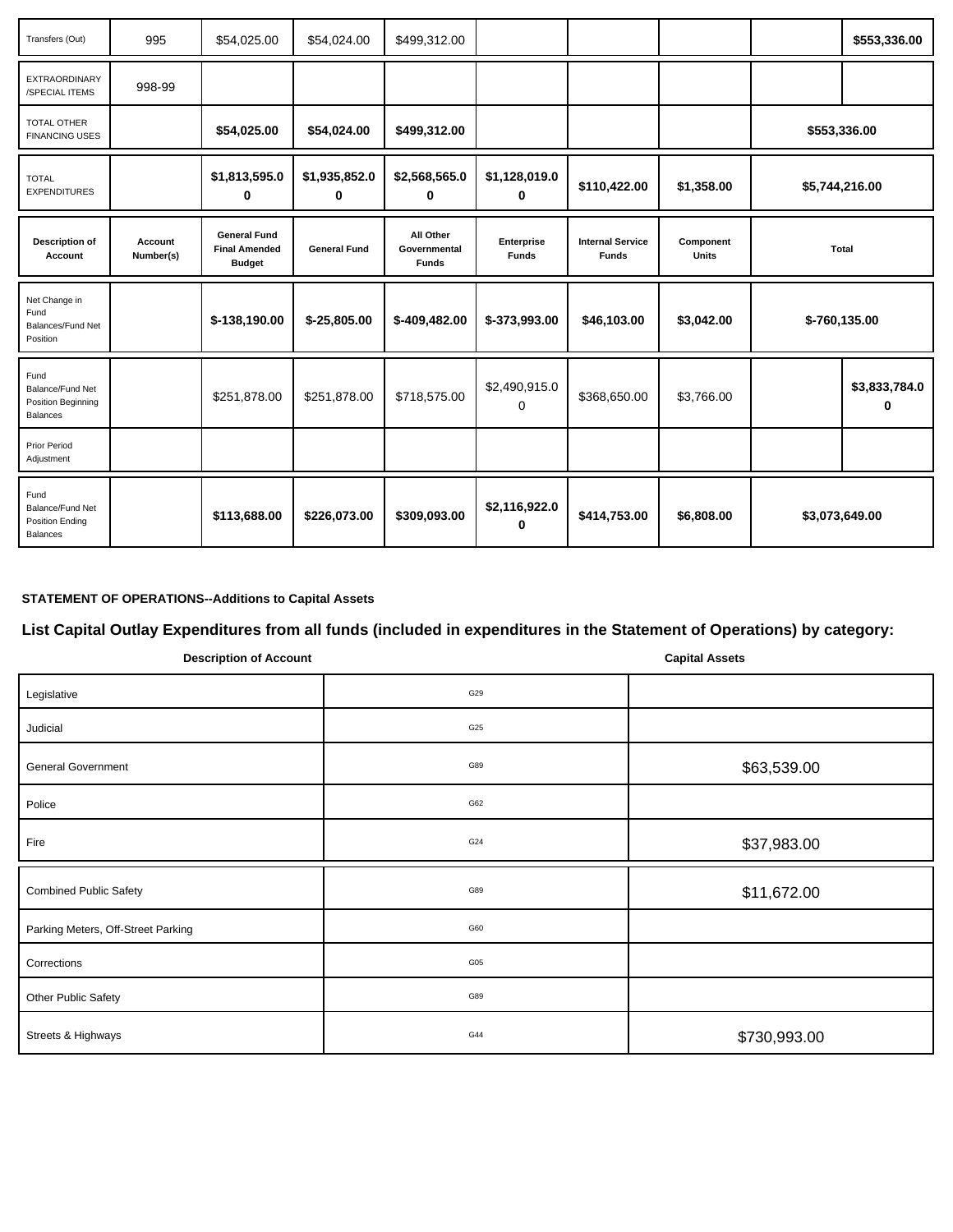| Sanitation/Solid Waste                    | G81 |              |
|-------------------------------------------|-----|--------------|
| Sewerage                                  | G80 |              |
| Water                                     | G91 |              |
| <b>Electric Utilities</b>                 | G92 |              |
| Airports                                  | G01 |              |
| <b>Public Transportation</b>              | G94 |              |
| <b>Hospital &amp; Hospital Operations</b> | G36 |              |
| Welfare                                   | G79 |              |
| Housing & Redevelopment                   | G50 |              |
| All Other Health & Welfare                | G32 |              |
| Parks & Recreation                        | G61 |              |
| Library                                   | G52 |              |
| Other Recreation & Culture                | G61 |              |
| Other Functions                           | G89 | \$21,891.00  |
| Other Capital Outlay                      |     |              |
| TOTAL ADDITIONS TO CAPITAL ASSETS         |     | \$866,078.00 |

### **STATEMENT OF POSITION**

| <b>Description of</b><br>Account             | Account<br>Number(s) | <b>General Fund</b> | All Other<br>Governmental<br><b>Funds</b> | <b>Internal Service</b><br><b>Enterprise Funds</b><br><b>Funds</b> | <b>Component Units</b>                  | <b>Total</b>           | ASSETS,<br><b>DEFERRED</b><br><b>OUTFLOWS</b><br><b>OF</b><br><b>RESOURCES</b> |              |
|----------------------------------------------|----------------------|---------------------|-------------------------------------------|--------------------------------------------------------------------|-----------------------------------------|------------------------|--------------------------------------------------------------------------------|--------------|
| Cash & Cash<br>Equivalents                   | 001-016              | \$252,075.00        | \$155,530.00                              | \$0.00                                                             | \$169,107.00                            | \$7,241.00             | W61                                                                            | \$583,953.00 |
| Investment in<br>Securities                  | 017                  |                     |                                           |                                                                    |                                         |                        | W61                                                                            |              |
| <b>TOTAL CASH AND</b><br><b>INVESTMENTS</b>  |                      | \$252,075.00        | \$155,530.00                              | \$0.00                                                             | \$169,107.00                            | \$7,241.00             | \$583,953.00                                                                   |              |
| Description of<br>Account                    | Account<br>Number(s) | <b>General Fund</b> | All Other<br>Governmental<br><b>Funds</b> | <b>Enterprise Funds</b>                                            | <b>Internal Service</b><br><b>Funds</b> | <b>Component Units</b> | Total                                                                          |              |
| <b>RECEIVABLES</b>                           |                      |                     |                                           |                                                                    |                                         |                        |                                                                                |              |
| Tax, Utility, &<br>Assessment<br>Receivables | 019-070              | \$8,488.00          | \$65,878.00                               | \$189,863.00                                                       | \$3,768.00                              |                        |                                                                                | \$267,997.00 |
| Due from Other<br>Governments & Units        | 071-081              | \$47,725.00         | \$55,873.00                               |                                                                    |                                         |                        |                                                                                | \$103,598.00 |
| Due from Other<br>Funds                      | 084                  |                     | \$34,410.00                               |                                                                    |                                         |                        |                                                                                | \$34,410.00  |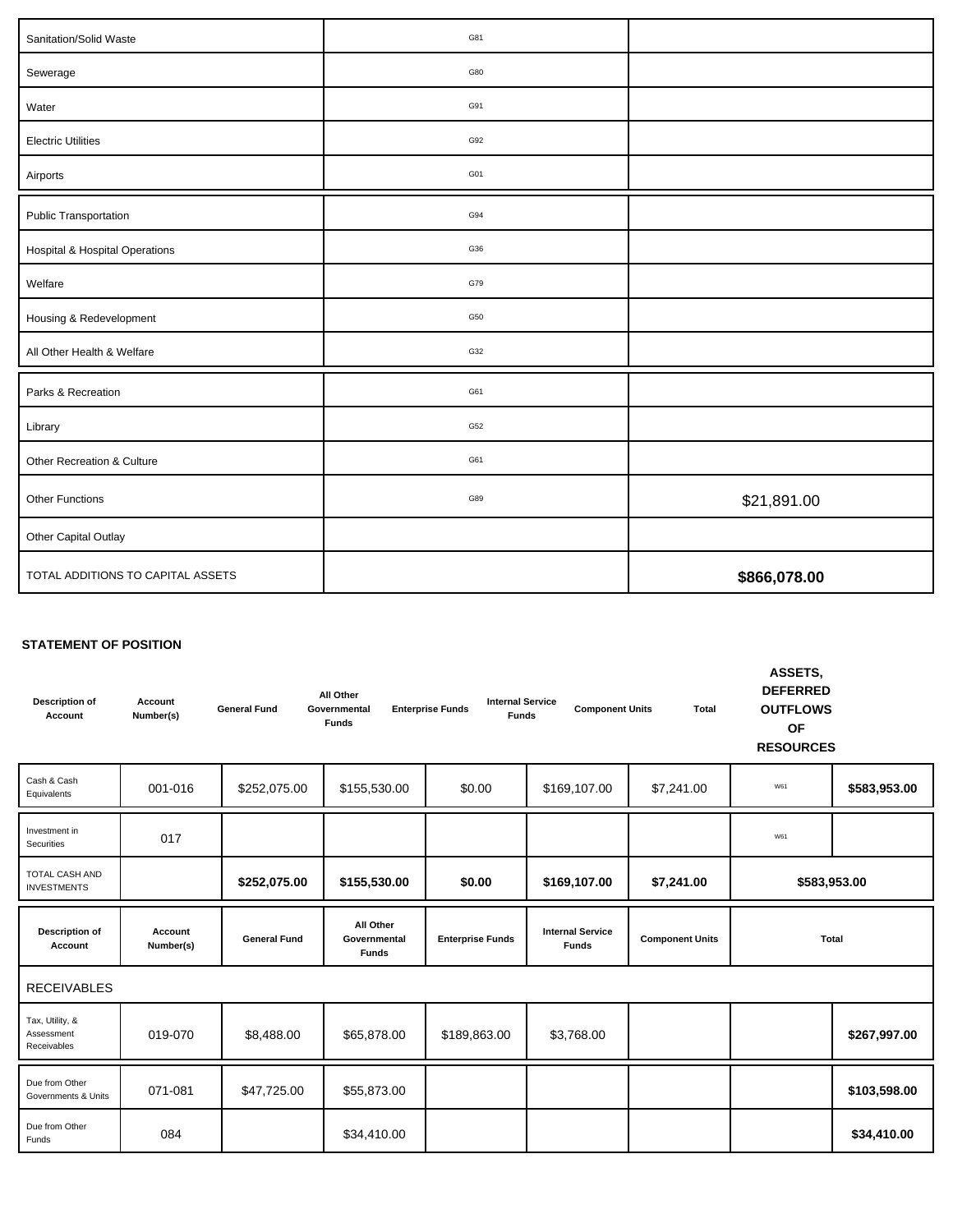| All Other Receivables                       | 18-100 Except<br>Above  | \$32,807.00         | \$105,397.00                              |                         |                                         |                        |                | \$138,204.00   |
|---------------------------------------------|-------------------------|---------------------|-------------------------------------------|-------------------------|-----------------------------------------|------------------------|----------------|----------------|
| <b>TOTAL</b><br><b>RECEIVABLES</b>          |                         | \$89,020.00         | \$261,558.00                              | \$189,863.00            | \$3,768.00                              |                        | \$544,209.00   |                |
| <b>Description of</b><br>Account            | Account<br>Number(s)    | <b>General Fund</b> | All Other<br>Governmental<br><b>Funds</b> | <b>Enterprise Funds</b> | <b>Internal Service</b><br><b>Funds</b> | <b>Component Units</b> | <b>Total</b>   |                |
| OTHER CURRENT ASSETS                        |                         |                     |                                           |                         |                                         |                        |                |                |
| Inventory                                   | 101-110                 | \$3,951.00          |                                           | \$14,068.00             |                                         |                        |                | \$18,019.00    |
| Prepaids                                    | 123                     |                     | \$300.00                                  |                         |                                         |                        |                | \$300.00       |
| Assets Held for Sale                        | 128                     |                     |                                           |                         |                                         |                        |                |                |
| All Other Current<br>Assets                 | 111-129<br>Except Above |                     |                                           |                         |                                         |                        |                |                |
| <b>TOTAL OTHER</b><br><b>CURRENT ASSETS</b> |                         | \$3,951.00          | \$300.00                                  | \$14,068.00             |                                         |                        | \$18,319.00    |                |
| <b>Description of</b><br>Account            | Account<br>Number(s)    | <b>General Fund</b> | All Other<br>Governmental<br><b>Funds</b> | <b>Enterprise Funds</b> | <b>Internal Service</b><br><b>Funds</b> | <b>Component Units</b> | <b>Total</b>   |                |
| CAPITAL ASSETS (NET)                        |                         |                     |                                           |                         |                                         |                        |                |                |
| Land & Improvements                         | 130-135                 |                     |                                           | \$33,600.00             |                                         |                        |                | \$33,600.00    |
| Buildings &<br>Equipment                    | 136-147                 |                     |                                           |                         | \$242,097.00                            |                        |                | \$242,097.00   |
| Vehicles                                    | 148-149                 |                     |                                           |                         |                                         |                        |                |                |
| Water System                                | 152-153                 |                     |                                           | \$5,879,810.00          |                                         |                        |                | \$5,879,810.00 |
| Sewer System                                | 154-155                 |                     |                                           | \$1,320,906.00          |                                         |                        |                | \$1,320,906.00 |
| All Other Capital<br>Assets                 | 150-151, 156-<br>179    |                     |                                           |                         |                                         |                        |                |                |
| <b>TOTAL CAPITAL</b><br>ASSETS (NET)        |                         |                     |                                           | \$7,234,316.00          | \$242,097.00                            |                        | \$7,476,413.00 |                |
| <b>Description of</b><br>Account            | Account<br>Number(s)    | <b>General Fund</b> | All Other<br>Governmental<br><b>Funds</b> | <b>Enterprise Funds</b> | <b>Internal Service</b><br><b>Funds</b> | <b>Component Units</b> | <b>Total</b>   |                |
| OTHER LONG TERM ASSETS                      |                         |                     |                                           |                         |                                         |                        |                |                |
| Net Pension Asset                           | 190                     |                     |                                           |                         |                                         |                        |                |                |
| Net OPEB Asset                              | 191                     |                     |                                           |                         |                                         |                        |                |                |
| Advances to Other<br>Funds                  | 193                     |                     |                                           |                         |                                         |                        |                |                |
| Advances to Other<br>Units of Government    | 194                     |                     |                                           |                         |                                         |                        |                |                |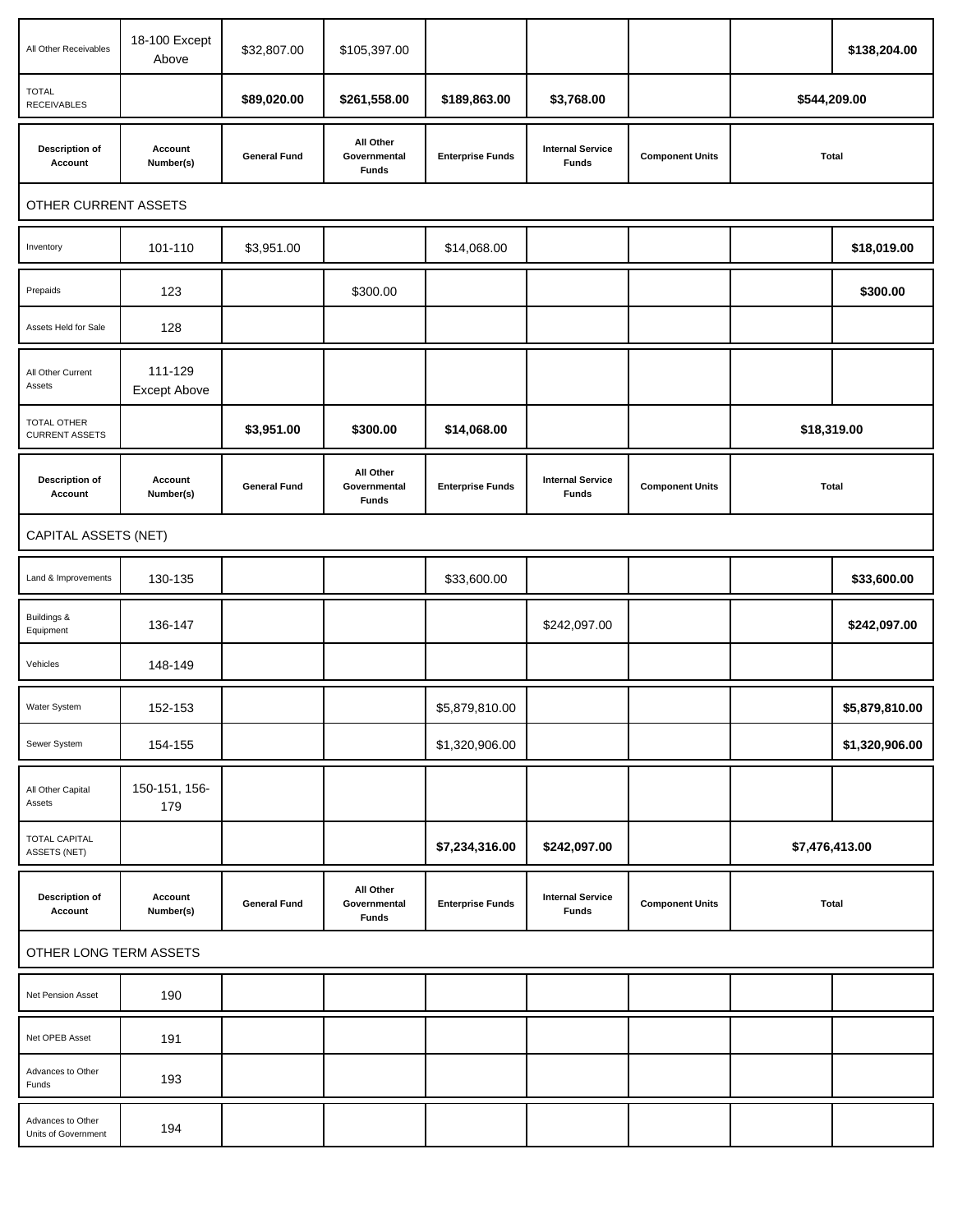| Other Investments                                                                                                                  | 180-194<br>Except Above                                         |                     |                                           |                         |                                         |                        |              |                                 |
|------------------------------------------------------------------------------------------------------------------------------------|-----------------------------------------------------------------|---------------------|-------------------------------------------|-------------------------|-----------------------------------------|------------------------|--------------|---------------------------------|
| TOTAL OTHER<br>LONG TERM<br><b>ASSETS</b>                                                                                          |                                                                 |                     |                                           |                         |                                         |                        |              |                                 |
|                                                                                                                                    | <b>TOTAL ASSETS</b>                                             |                     | \$345,046.00                              | \$417,388.00            | \$7,438,247.00                          | \$414,972.00           | \$7,241.00   | \$8,622,894.00                  |
| TOTAL DEFERRED<br>OUTFLOWS OF<br><b>RESOURCES</b>                                                                                  | 195-199                                                         |                     |                                           |                         |                                         |                        |              |                                 |
|                                                                                                                                    | TOTAL ASSETS AND<br>DEFERRED<br>OUTFLOWS OF<br><b>RESOURCES</b> |                     | \$345,046.00                              | \$417,388.00            | \$7,438,247.00                          | \$414,972.00           | \$7,241.00   | \$8,622,894.00                  |
| <b>Description of</b><br>Account                                                                                                   | Account<br>Number(s)                                            | <b>General Fund</b> | All Other<br>Governmental<br><b>Funds</b> | <b>Enterprise Funds</b> | <b>Internal Service</b><br><b>Funds</b> | <b>Component Units</b> |              | <b>Total</b>                    |
| LIABILITIES,<br><b>DEFERRED</b><br><b>INFLOWS OF</b><br><b>RESOURCES,</b><br><b>FUND</b><br><b>BALANCE/NE</b><br><b>T POSITION</b> |                                                                 | 101-Fund            | 102-499 Funds                             | 500-599 Funds           | 601-699 Funds                           |                        |              | 101-699 Funds + Component units |
| <b>CURRENT LIABILITIES</b>                                                                                                         |                                                                 |                     |                                           |                         |                                         |                        |              |                                 |
| Due to Other Funds                                                                                                                 | 214                                                             | \$34,409.00         |                                           |                         |                                         |                        |              | \$34,409.00                     |
| Accrued Wages &<br>Benefits                                                                                                        | 257-261                                                         |                     |                                           |                         |                                         |                        |              |                                 |
| All Other Accounts<br>Payable & Current<br>Liabilities                                                                             | 200-299<br>Except Above                                         | \$76,076.00         | \$42,417.00                               | \$829,660.00            | \$219.00                                | \$433.00               |              | \$948,805.00                    |
| <b>TOTAL CURRENT</b><br><b>LIABILITIES</b>                                                                                         |                                                                 | \$110,485.00        | \$42,417.00                               | \$829,660.00            | \$219.00                                | \$433.00               | \$983,214.00 |                                 |
| <b>Description of</b><br>Account                                                                                                   | Account<br>Number(s)                                            | <b>General Fund</b> | All Other<br>Governmental<br><b>Funds</b> | <b>Enterprise Funds</b> | <b>Internal Service</b><br><b>Funds</b> | <b>Component Units</b> |              | <b>Total</b>                    |
| LONG-TERM LIABILITIES                                                                                                              |                                                                 |                     |                                           |                         |                                         |                        |              |                                 |
| Long-Term Debt                                                                                                                     | 300-307                                                         |                     |                                           | \$4,491,665.00          |                                         |                        |              | \$4,491,665.00                  |
| Advances from Other<br>Funds                                                                                                       | 314                                                             |                     |                                           |                         |                                         |                        |              |                                 |
| Other Advances                                                                                                                     | 328-330, 333                                                    |                     |                                           |                         |                                         |                        |              |                                 |
| Unearned Revenues                                                                                                                  | 339                                                             | \$8,488.00          | \$65,878.00                               |                         |                                         |                        |              | \$74,366.00                     |
| Net Pension Liability                                                                                                              | 334                                                             |                     |                                           |                         |                                         |                        |              |                                 |
| OPEB Obligation                                                                                                                    | 335                                                             |                     |                                           |                         |                                         |                        |              |                                 |
| Accrued Benefits &<br>Compensation                                                                                                 | 343                                                             |                     |                                           |                         |                                         |                        |              |                                 |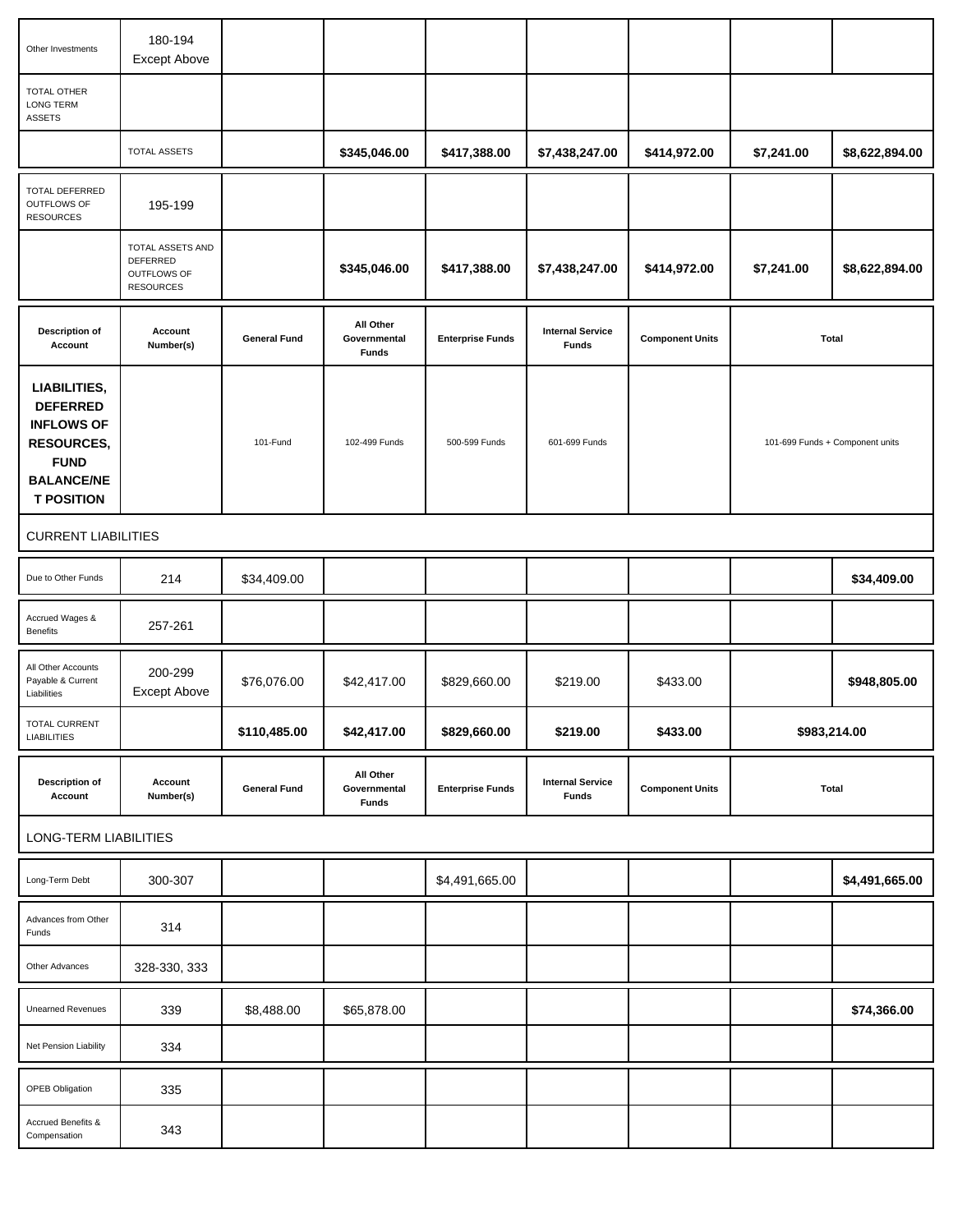| All Other Long-Term<br>Liabilities                                                                                           | 300-359<br><b>Except Above</b> |                     |                                           |                |                                 |                                         |                        |  |                |
|------------------------------------------------------------------------------------------------------------------------------|--------------------------------|---------------------|-------------------------------------------|----------------|---------------------------------|-----------------------------------------|------------------------|--|----------------|
| TOTAL LONG-TERM<br><b>LIABILITIES</b>                                                                                        |                                | \$8,488.00          | \$65,878.00                               | \$4,491,665.00 |                                 |                                         |                        |  | \$4,566,031.00 |
| TOTAL DEFERRED<br><b>INFLOWS OF</b><br><b>RESOURCES</b>                                                                      | 360-369                        |                     |                                           |                |                                 |                                         |                        |  |                |
| Description of<br>Account                                                                                                    | Account<br>Number(s)           | <b>General Fund</b> | All Other<br>Governmental<br><b>Funds</b> |                | <b>Enterprise Funds</b>         | <b>Internal Service</b><br><b>Funds</b> | <b>Component Units</b> |  | Total          |
|                                                                                                                              | FUND BALANCE/NET POSITION      |                     |                                           |                |                                 |                                         |                        |  |                |
| (Net) Investment in<br>Capital Assets                                                                                        | 391                            |                     |                                           | \$2,417,651.00 |                                 | \$242,097.00                            |                        |  | \$2,659,748.00 |
| Nonspendable                                                                                                                 | 370-374                        | \$3,951.00          | \$300.00                                  |                |                                 |                                         |                        |  | \$4,251.00     |
| Restricted                                                                                                                   | 375-379, 392-<br>398           | \$3,888.00          | \$296,881.00                              |                |                                 |                                         |                        |  | \$300,769.00   |
| Committed                                                                                                                    | 380-384                        |                     |                                           |                |                                 |                                         |                        |  |                |
| Assigned                                                                                                                     | 385-389                        |                     |                                           |                |                                 |                                         |                        |  |                |
| Unassigned/Unrestrict<br>ed                                                                                                  | 390, 399                       | \$218,234.00        | \$11,912.00                               | -\$300,729.00  |                                 | \$172,656.00                            | \$6,808.00             |  | \$108,881.00   |
| <b>TOTAL FUND</b><br><b>BALANCE/NET</b><br><b>POSITION</b>                                                                   |                                | \$226,073.00        | \$309,093.00                              | \$2,116,922.00 |                                 | \$414,753.00                            | \$6,808.00             |  | \$3,073,649.00 |
| TOTAL LIABILITIES,<br>DEFERRED<br><b>INFLOWS OF</b><br>RESOURCES AND<br><b>FUND</b><br><b>BALANCE/NET</b><br><b>POSITION</b> |                                | \$345,046.00        | \$417,388.00                              | \$7,438,247.00 |                                 | \$414,972.00                            | \$7,241.00             |  | \$8,622,894.00 |
| Governmental Capital<br>Assets (Net)                                                                                         |                                |                     | \$7,400,546.00                            |                | Governmental Long-<br>Term Debt |                                         |                        |  | \$608,765.00   |

#### **OTHER SUPPLEMENTARY INFORMATION**

**Description of Account Total**

#### **Amounts Paid to Other Governments**

| Corrections               | M05 |  |
|---------------------------|-----|--|
| Local Schools             | M12 |  |
| Financial Administration  | M23 |  |
| Health                    | M32 |  |
| Hospitals                 | M38 |  |
| Housing and Urban Renewal | M50 |  |
| Highways                  | M44 |  |
| <b>Transit Subsidies</b>  | M94 |  |
| Police                    | M62 |  |
| Fire                      |     |  |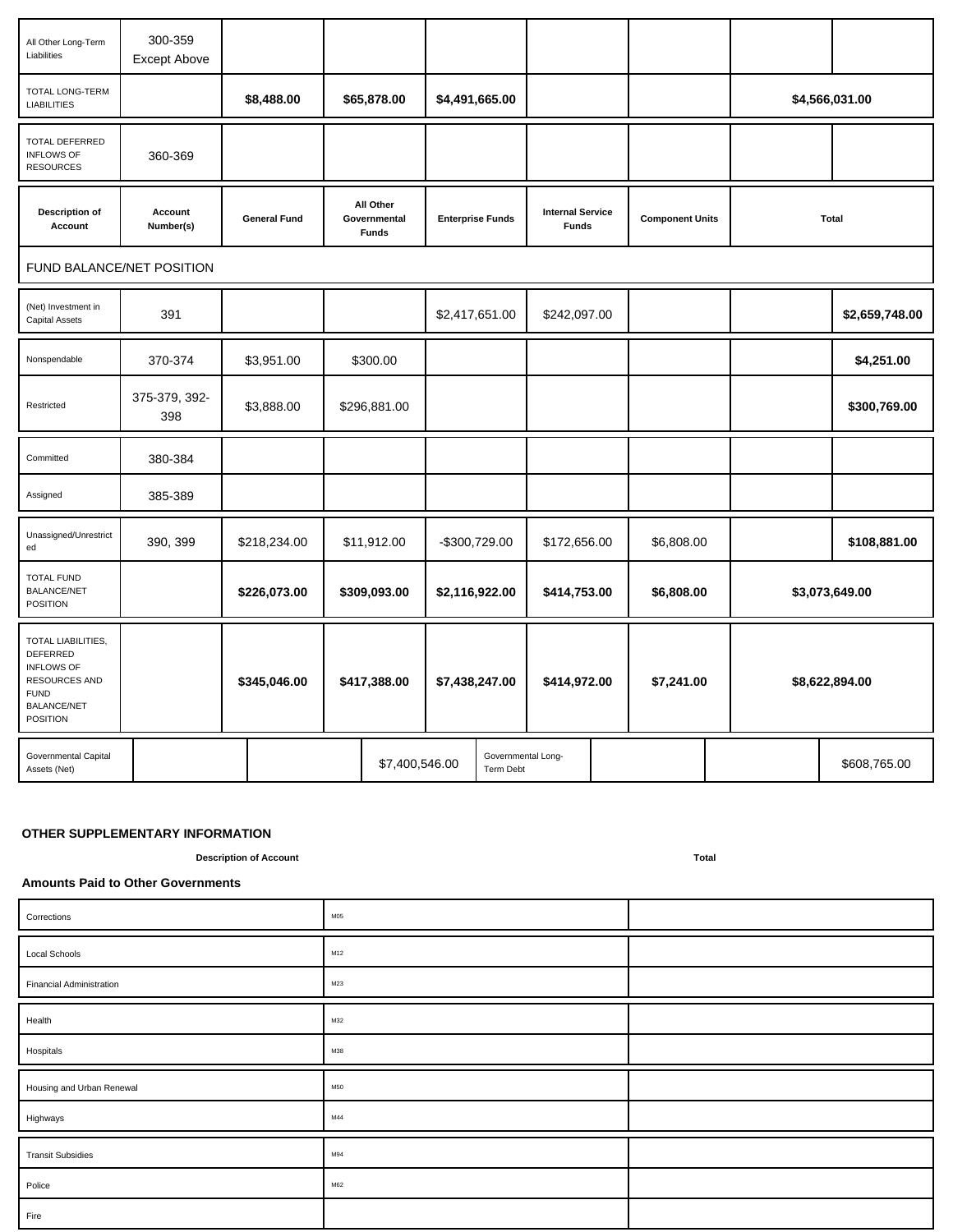| Sewerage                                                                                                            | ${\sf M}80$                                                                                                                                                                                                          |                |
|---------------------------------------------------------------------------------------------------------------------|----------------------------------------------------------------------------------------------------------------------------------------------------------------------------------------------------------------------|----------------|
| Sanitation                                                                                                          | M81                                                                                                                                                                                                                  |                |
| All Other                                                                                                           | M89                                                                                                                                                                                                                  |                |
| <b>Amounts Paid to State</b>                                                                                        |                                                                                                                                                                                                                      |                |
| Corrections                                                                                                         | L05                                                                                                                                                                                                                  |                |
| Local Schools                                                                                                       | L12                                                                                                                                                                                                                  |                |
| <b>Financial Administration</b>                                                                                     | L23                                                                                                                                                                                                                  |                |
| Health                                                                                                              | L32                                                                                                                                                                                                                  |                |
| Hospitals                                                                                                           | L38                                                                                                                                                                                                                  |                |
| Housing and Urban Renewal                                                                                           | L50                                                                                                                                                                                                                  |                |
| Highways                                                                                                            | L44                                                                                                                                                                                                                  |                |
| <b>Transit Subsidies</b>                                                                                            | L94                                                                                                                                                                                                                  |                |
| Police                                                                                                              | L62                                                                                                                                                                                                                  |                |
| Sewerage                                                                                                            | L80                                                                                                                                                                                                                  |                |
| Sanitation                                                                                                          | L81                                                                                                                                                                                                                  |                |
| All Other                                                                                                           | L89                                                                                                                                                                                                                  |                |
| <b>City Income Tax Detail</b>                                                                                       |                                                                                                                                                                                                                      |                |
| Income tax revenue from residents                                                                                   |                                                                                                                                                                                                                      | \$185,524.00   |
| Income tax revenue from nonresidents                                                                                |                                                                                                                                                                                                                      | \$14,811.00    |
| Other income tax revenue                                                                                            |                                                                                                                                                                                                                      | \$365,837.00   |
| <b>Personnel Statistics</b>                                                                                         |                                                                                                                                                                                                                      |                |
| Number of Police Personnel                                                                                          |                                                                                                                                                                                                                      | $10$           |
| Number of Fire Personnel                                                                                            |                                                                                                                                                                                                                      | 30             |
| Combined Public Safety Personnel                                                                                    |                                                                                                                                                                                                                      | 44             |
| All Other Personnel                                                                                                 |                                                                                                                                                                                                                      | 29             |
| Total Wage and Salary Costs                                                                                         |                                                                                                                                                                                                                      | \$1,270,030.00 |
| Show total amount on the line for total wage and salary costs.                                                      | Report salaries, wages, and per diems paid to all full-time and part-time employees of your local unit. These amounts may be taken from W-3 and 1099 forms filed by your local unit at the end of the calendar year. |                |
| <b>Investment Information</b>                                                                                       |                                                                                                                                                                                                                      |                |
| Do all investments comply with P.A. 20 of 1943?                                                                     |                                                                                                                                                                                                                      | Υ              |
| Does the unit have an investment policy approved by the governing body<br>that complies with GASB statement No. 40? |                                                                                                                                                                                                                      | $\sf Y$        |
| Does the investment policy allow mutual funds with net asset values other<br>than \$1?                              |                                                                                                                                                                                                                      | ${\sf N}$      |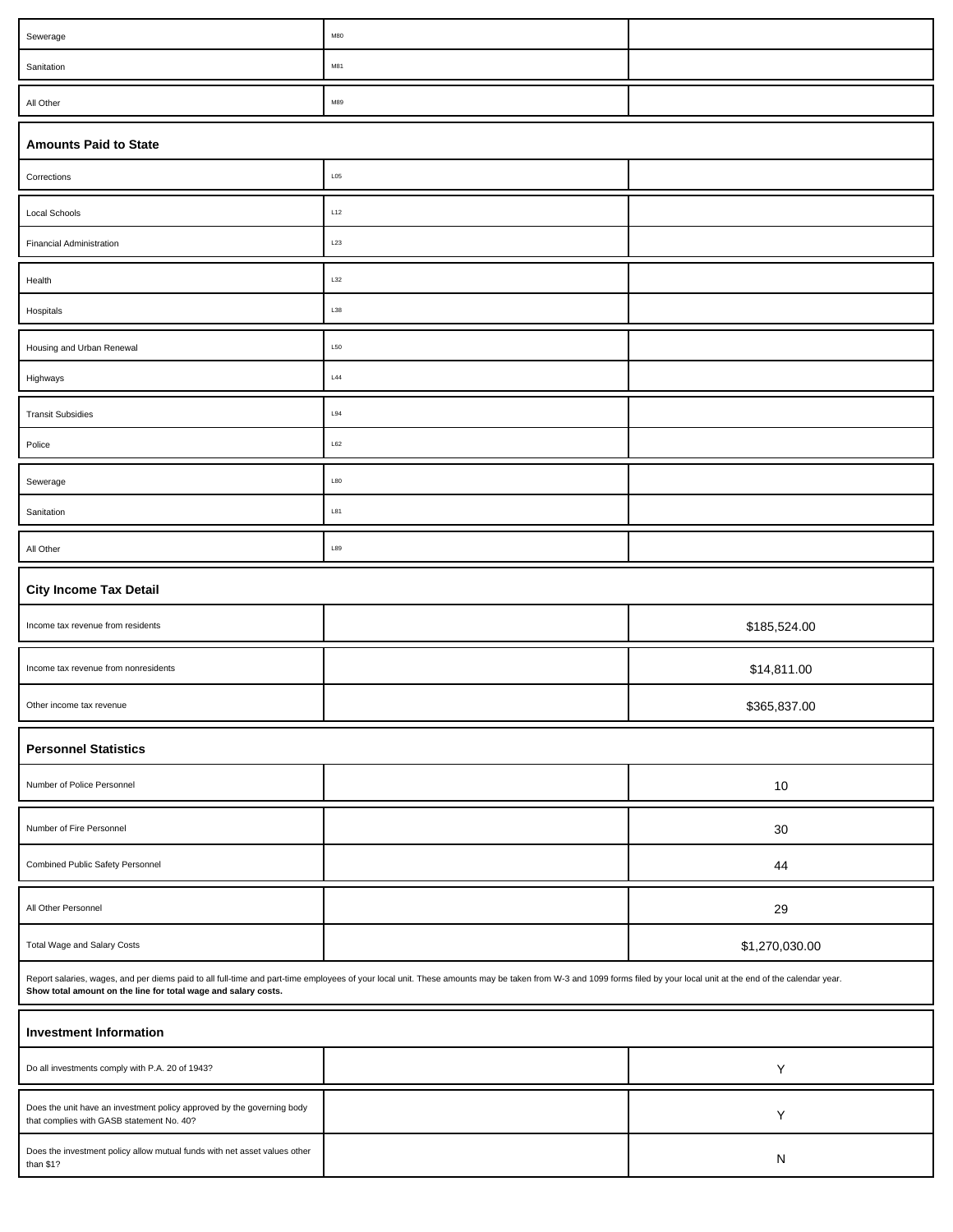| <b>Other Information</b>                                                                        |                                |                              |                                                                                                                                                                                                                                                                                                |                           |   |                     |       |
|-------------------------------------------------------------------------------------------------|--------------------------------|------------------------------|------------------------------------------------------------------------------------------------------------------------------------------------------------------------------------------------------------------------------------------------------------------------------------------------|---------------------------|---|---------------------|-------|
| Are there non-pension funds invested in derivatives at fiscal year-end?                         |                                |                              |                                                                                                                                                                                                                                                                                                |                           |   | N                   |       |
| How Many?                                                                                       |                                |                              |                                                                                                                                                                                                                                                                                                |                           |   |                     |       |
| Are there pension funds invested in derivatives at fiscal year-end?                             |                                |                              |                                                                                                                                                                                                                                                                                                |                           |   | N                   |       |
| How Many?                                                                                       |                                |                              |                                                                                                                                                                                                                                                                                                |                           |   |                     |       |
| <b>DERIVATIVE INSTRUMENTS - NON-PENSION INVESTMENT PORTFOLIO</b>                                |                                |                              |                                                                                                                                                                                                                                                                                                |                           |   |                     |       |
|                                                                                                 |                                |                              | Note: Please report any derivative instruments your government had at the end of the fiscal year which were part of the non-pension investment portfolio. The<br>information must be reported both on an aggregate basis, and itemized by issuer and type of derivative instrument or product. |                           |   |                     |       |
| Issuer                                                                                          |                                | Type of Derivative           |                                                                                                                                                                                                                                                                                                | Cost                      |   | Market Value        |       |
| DERIVATIVE INSTRUMENTS - PENSION INVESTMENT PORTFOLIO                                           |                                |                              |                                                                                                                                                                                                                                                                                                |                           |   |                     |       |
|                                                                                                 |                                |                              | Note: Please report any derivative instruments your government had at the end of the fiscal year which were part of the pension investment portfolio. The<br>information must be reported both on an aggregate basis, and itemized by issuer and type of derivative instrument or product.     |                           |   |                     |       |
| Issuer                                                                                          |                                | Type of Derivative           |                                                                                                                                                                                                                                                                                                | Cost                      |   | <b>Market Value</b> |       |
| PENSION AND HEALTH BENEFIT PLANS<br><b>PENSION</b>                                              |                                |                              |                                                                                                                                                                                                                                                                                                |                           |   |                     |       |
| Does your unit have an employee retirement system(s)?                                           |                                |                              |                                                                                                                                                                                                                                                                                                |                           | Υ |                     |       |
| If yes, is it administered by:                                                                  |                                |                              |                                                                                                                                                                                                                                                                                                |                           |   |                     |       |
|                                                                                                 |                                | Insurance Company            |                                                                                                                                                                                                                                                                                                |                           |   | Self                |       |
| <b>CHECKED</b>                                                                                  |                                | <b>Financial Institution</b> |                                                                                                                                                                                                                                                                                                |                           |   | <b>MERS</b>         |       |
| Your local unit has the following plan types: (check all that apply)                            |                                |                              |                                                                                                                                                                                                                                                                                                |                           |   |                     |       |
|                                                                                                 |                                | <b>Defined Benefit</b>       |                                                                                                                                                                                                                                                                                                |                           |   | Hybrid              |       |
| <b>CHECKED</b>                                                                                  |                                | <b>Defined Contribution</b>  |                                                                                                                                                                                                                                                                                                |                           |   |                     |       |
| What is the aggregate Net Pension Liability? (If overfunded, please enter as a negative number) |                                |                              |                                                                                                                                                                                                                                                                                                |                           |   |                     |       |
| Please provide the following for all defined contributions plans:                               |                                |                              |                                                                                                                                                                                                                                                                                                |                           |   |                     |       |
| <b>Employer Contributions Made</b>                                                              |                                | \$36,624.00                  |                                                                                                                                                                                                                                                                                                | Member Contributions Made |   | \$0.00              |       |
| Please select the types of defined benefit plans of the primary government:                     |                                |                              |                                                                                                                                                                                                                                                                                                |                           |   |                     |       |
|                                                                                                 | General Employees              |                              |                                                                                                                                                                                                                                                                                                | Police                    |   |                     | Other |
|                                                                                                 | Police & Fire or Public Safety |                              |                                                                                                                                                                                                                                                                                                | Fire                      |   |                     |       |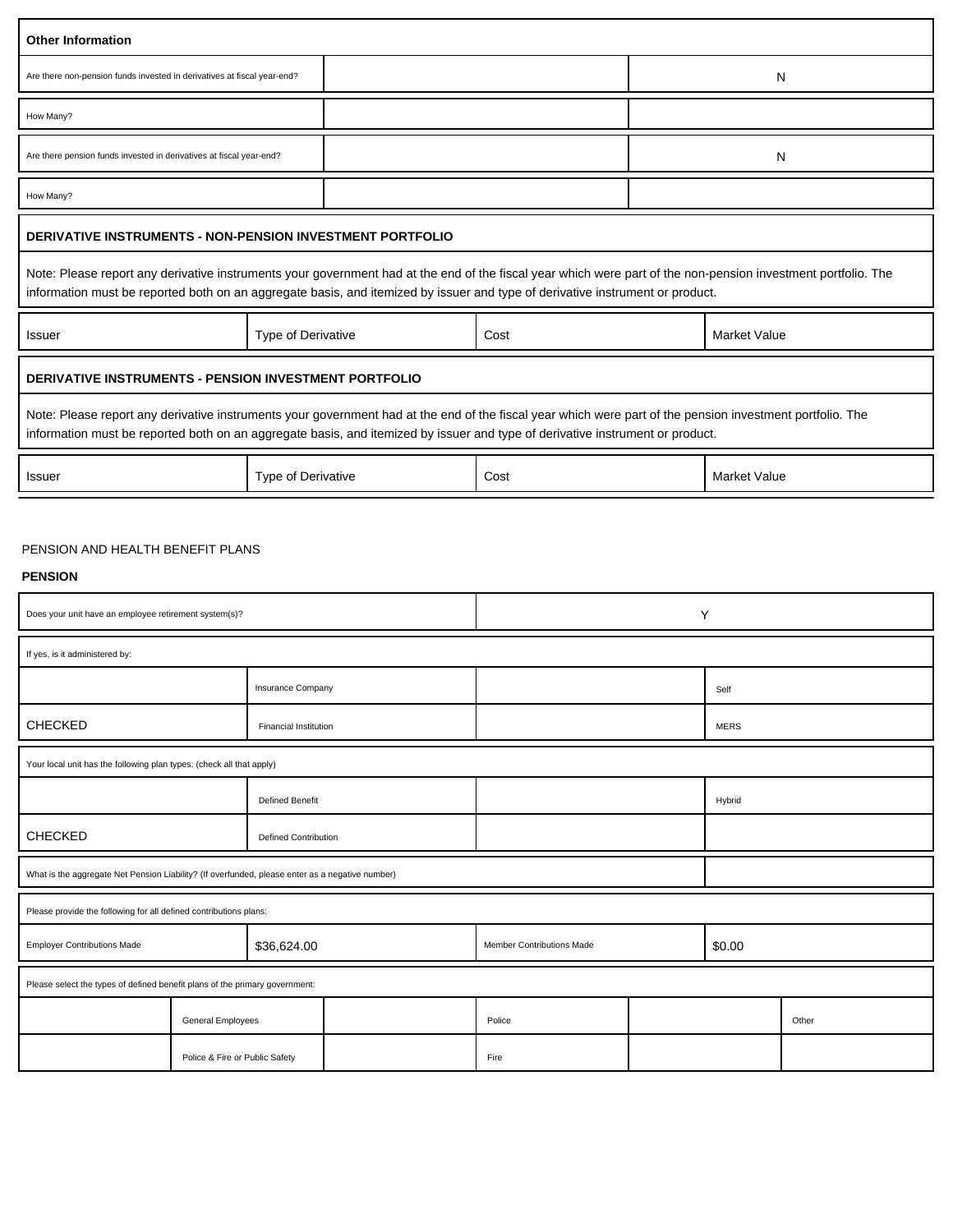| Please provide the following for the general employees defined benefit plan:                                                       |                              |                                     |             |  |  |  |  |
|------------------------------------------------------------------------------------------------------------------------------------|------------------------------|-------------------------------------|-------------|--|--|--|--|
| Pension Expense                                                                                                                    |                              | Actuarially Determined Contribution |             |  |  |  |  |
| <b>Employer Contributions Made</b>                                                                                                 |                              | Actuarial Value of Assets           |             |  |  |  |  |
| Member Contributions Made                                                                                                          |                              | Funded Percentage                   |             |  |  |  |  |
| Investment Rate of Return                                                                                                          |                              |                                     |             |  |  |  |  |
| Please provide the following for the police defined benefit plan:                                                                  |                              |                                     |             |  |  |  |  |
| Pension Expense                                                                                                                    |                              | Actuarially Determined Contribution |             |  |  |  |  |
| <b>Employer Contributions Made</b>                                                                                                 |                              | Actuarial Value of Assets           |             |  |  |  |  |
| Member Contributions Made                                                                                                          |                              | <b>Funded Percentage</b>            |             |  |  |  |  |
| Investment Rate of Return                                                                                                          |                              |                                     |             |  |  |  |  |
| Please provide the following for the fire defined benefit plan:                                                                    |                              |                                     |             |  |  |  |  |
| Pension Expense                                                                                                                    |                              | Actuarially Determined Contribution |             |  |  |  |  |
| <b>Employer Contributions Made</b>                                                                                                 |                              | Actuarial Value of Assets           |             |  |  |  |  |
| Member Contributions Made                                                                                                          |                              | Funded Percentage                   |             |  |  |  |  |
| Investment Rate of Return                                                                                                          |                              |                                     |             |  |  |  |  |
| Please provide the following for the police & fire or public safety defined benefit plan:                                          |                              |                                     |             |  |  |  |  |
| Pension Expense                                                                                                                    |                              | Actuarially Determined Contribution |             |  |  |  |  |
| <b>Employer Contributions Made</b>                                                                                                 |                              | Actuarial Value of Assets           |             |  |  |  |  |
| Member Contributions Made                                                                                                          |                              | Funded Percentage                   |             |  |  |  |  |
| Investment Rate of Return                                                                                                          |                              |                                     |             |  |  |  |  |
| Please provide the following for the other defined benefit plan:                                                                   |                              |                                     |             |  |  |  |  |
| Name of Defined Benefit Plan                                                                                                       |                              | Actuarially Determined Contribution |             |  |  |  |  |
| Pension Expense                                                                                                                    |                              | Actuarial Value of Assets           |             |  |  |  |  |
| <b>Employer Contributions Made</b>                                                                                                 |                              | Funded Percentage                   |             |  |  |  |  |
| Member Contributions Made                                                                                                          |                              | Investment Rate of Return           |             |  |  |  |  |
| Are your defined benefit pension plans audited by an independent CPA?                                                              |                              |                                     |             |  |  |  |  |
| OTHER POSTEMPLOYMENT BENEFITS                                                                                                      |                              |                                     |             |  |  |  |  |
| Does your unit have other post-employment benefits (OPEB) such as retiree healthcare?                                              |                              | N                                   |             |  |  |  |  |
| If yes, is it administered by:                                                                                                     |                              |                                     |             |  |  |  |  |
|                                                                                                                                    | Insurance Company            |                                     | Self        |  |  |  |  |
|                                                                                                                                    | <b>Financial Institution</b> |                                     | <b>MERS</b> |  |  |  |  |
| What is the aggregate Unfunded Accrued Liability for the primary government? (If<br>overfunded, please enter as a negative number) |                              |                                     |             |  |  |  |  |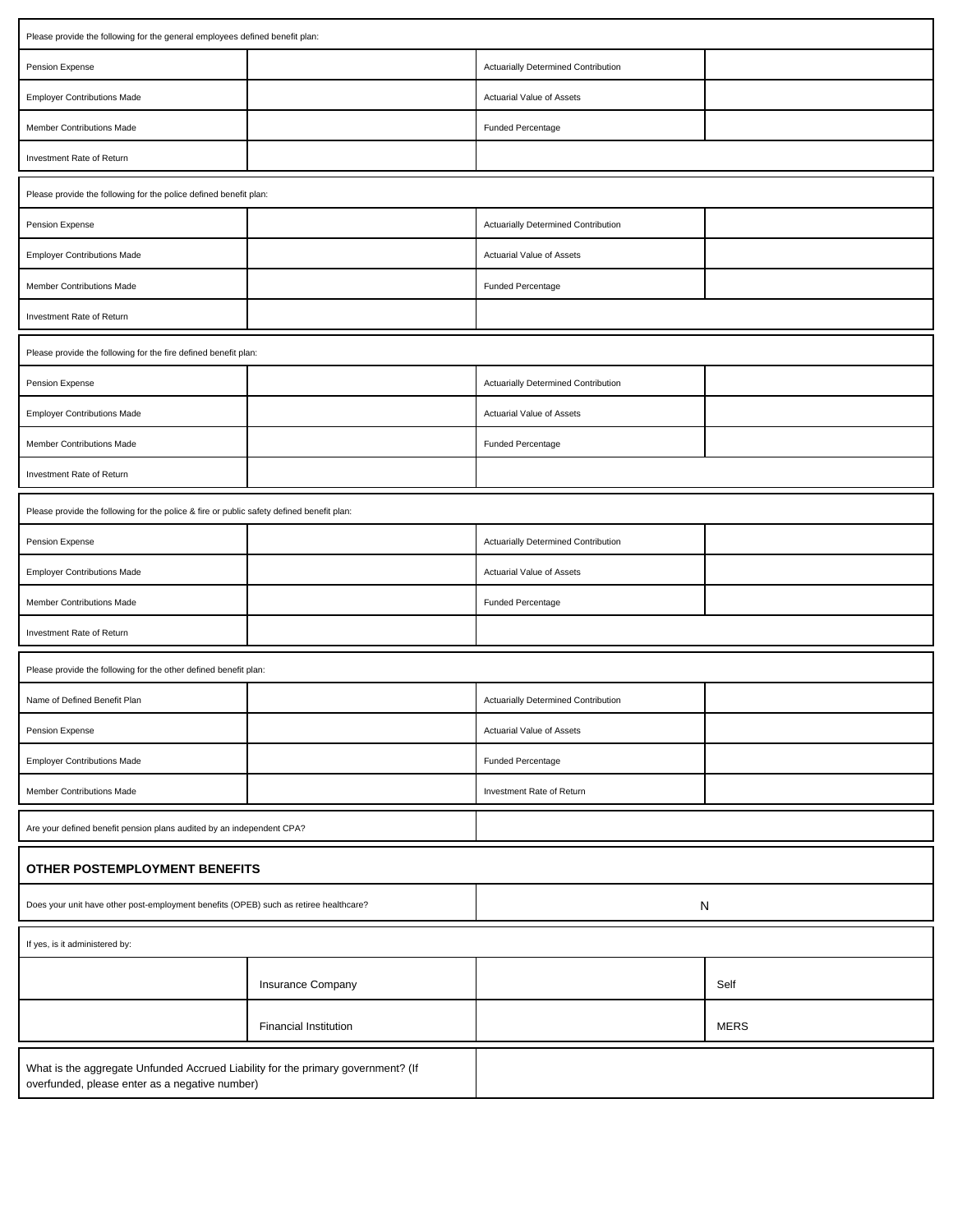| Please provide the following:       |                          |  |
|-------------------------------------|--------------------------|--|
| <b>Annual Required Contribution</b> |                          |  |
| <b>Employer Contributions Made</b>  | <b>Funded Percentage</b> |  |

### **INDEBTEDNESS**

Report special obligations of all agencies of your government as well as general obligation debt.

| <b>Description</b> | <b>Beginning Balance</b> | <b>Additions</b><br>(Include all refunding issues) | Reductions<br>(Include all refunded debt) | <b>Ending Balance</b> |
|--------------------|--------------------------|----------------------------------------------------|-------------------------------------------|-----------------------|
|                    |                          |                                                    |                                           |                       |

#### **LONG-TERM DEBT**

Bonds, mortgages, etc. with an original term of more than one year issued in the name of your government or of particular agencies. Exclude amounts for compensated absences.

| Public Debt for<br><b>Privately Owned</b><br>Housing, Industrial, or<br><b>Business Purposes</b> | 19T | 24T | 34T | 44T |  |
|--------------------------------------------------------------------------------------------------|-----|-----|-----|-----|--|
| ALL OTHER PURPOSES                                                                               |     |     |     |     |  |
|                                                                                                  |     |     |     |     |  |

| General Obligation<br>Bonds        |                          | \$5,131,665.00 |                                                    |              |                                                  | \$315,000.00 |                       | \$4,816,665.00 |
|------------------------------------|--------------------------|----------------|----------------------------------------------------|--------------|--------------------------------------------------|--------------|-----------------------|----------------|
| Revenue Bonds                      |                          |                |                                                    |              |                                                  |              |                       |                |
| <b>Unlimited Tax Bonds</b>         |                          |                |                                                    |              |                                                  |              |                       |                |
| <b>Limited Tax Bonds</b>           |                          |                |                                                    |              |                                                  |              |                       |                |
| Notes Payable                      |                          | \$677,441.00   |                                                    |              |                                                  | \$68,676.00  |                       | \$608,765.00   |
| All Other Debt                     |                          | \$37,496.00    |                                                    | \$250,624.00 |                                                  | \$37,496.00  |                       | \$250,624.00   |
| TOTAL ALL OTHER<br><b>PURPOSES</b> | 19U                      | \$5,846,602.00 | <b>29U</b>                                         | \$250,624.00 | 39U                                              | \$421,172.00 | 44U                   | \$5,676,054.00 |
| TOTAL LONG-TERM<br><b>DEBT</b>     |                          | \$5,846,602.00 |                                                    | \$250,624.00 |                                                  | \$421,172.00 |                       | \$5,676,054.00 |
| <b>Description</b>                 | <b>Beginning Balance</b> |                | <b>Additions</b><br>(Include all refunding issues) |              | <b>Reductions</b><br>(Include all refunded debt) |              | <b>Ending Balance</b> |                |

#### **SHORT-TERM (Interest-Bearing) DEBT**

Tax anticipation notes, bond anticipation notes, interest-bearing warrants, and other obligations with a term of one year or less. Exclude accounts payable and other noninterest-bearing obligations.

| Tax Anticipation Note        |        |  |  |  |  |  |     |  |
|------------------------------|--------|--|--|--|--|--|-----|--|
| Revenue Anticipation<br>Note |        |  |  |  |  |  |     |  |
| All Other Short-Term<br>Debt |        |  |  |  |  |  |     |  |
| TOTAL SHORT-<br>TERM DEBT    | 61V    |  |  |  |  |  | 64V |  |
| <b>Description</b>           | Amount |  |  |  |  |  |     |  |
| <b>INTEREST ON DEBT</b>      |        |  |  |  |  |  |     |  |
|                              |        |  |  |  |  |  |     |  |

Amount of interest paid on long and short-term debt by purpose.